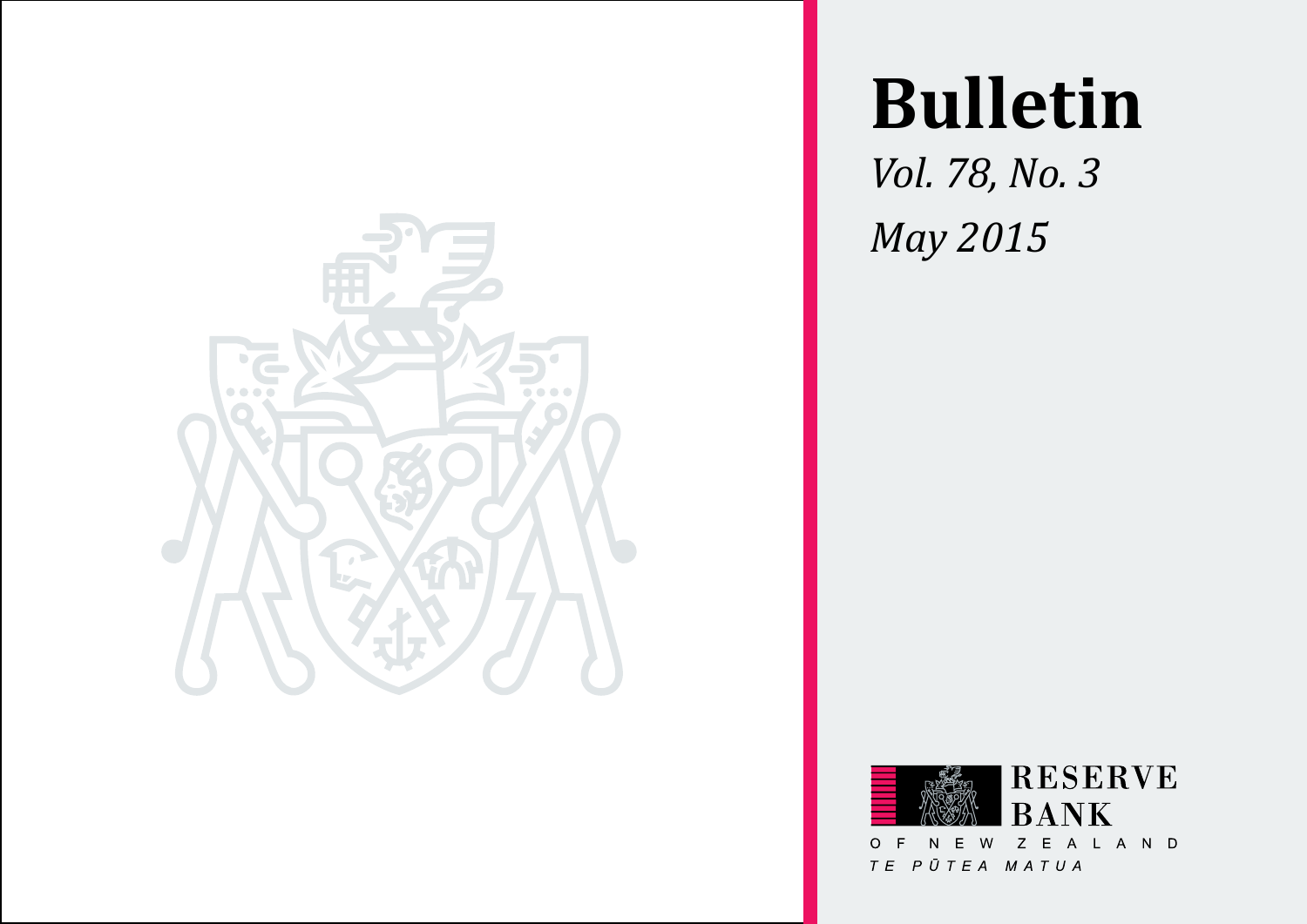## **Reserve Bank of New Zealand** *Bulletin* **Subscribe online:** [http://www.rbnz.govt.nz/email\\_updates.aspx](http://rbnz.govt.nz/email-updates) **For back issues visit:** [http://www.rbnz.govt.nz/research\\_and\\_publications/reserve\\_bank\\_bulletin/2015](http://rbnz.govt.nz/research-and-publications/reserve-bank-bulletin)/ **Editorial Committee** Chris Hunt, Jeremy Richardson. Copyright © 2015 Reserve Bank of New Zealand ISSN 1177-8644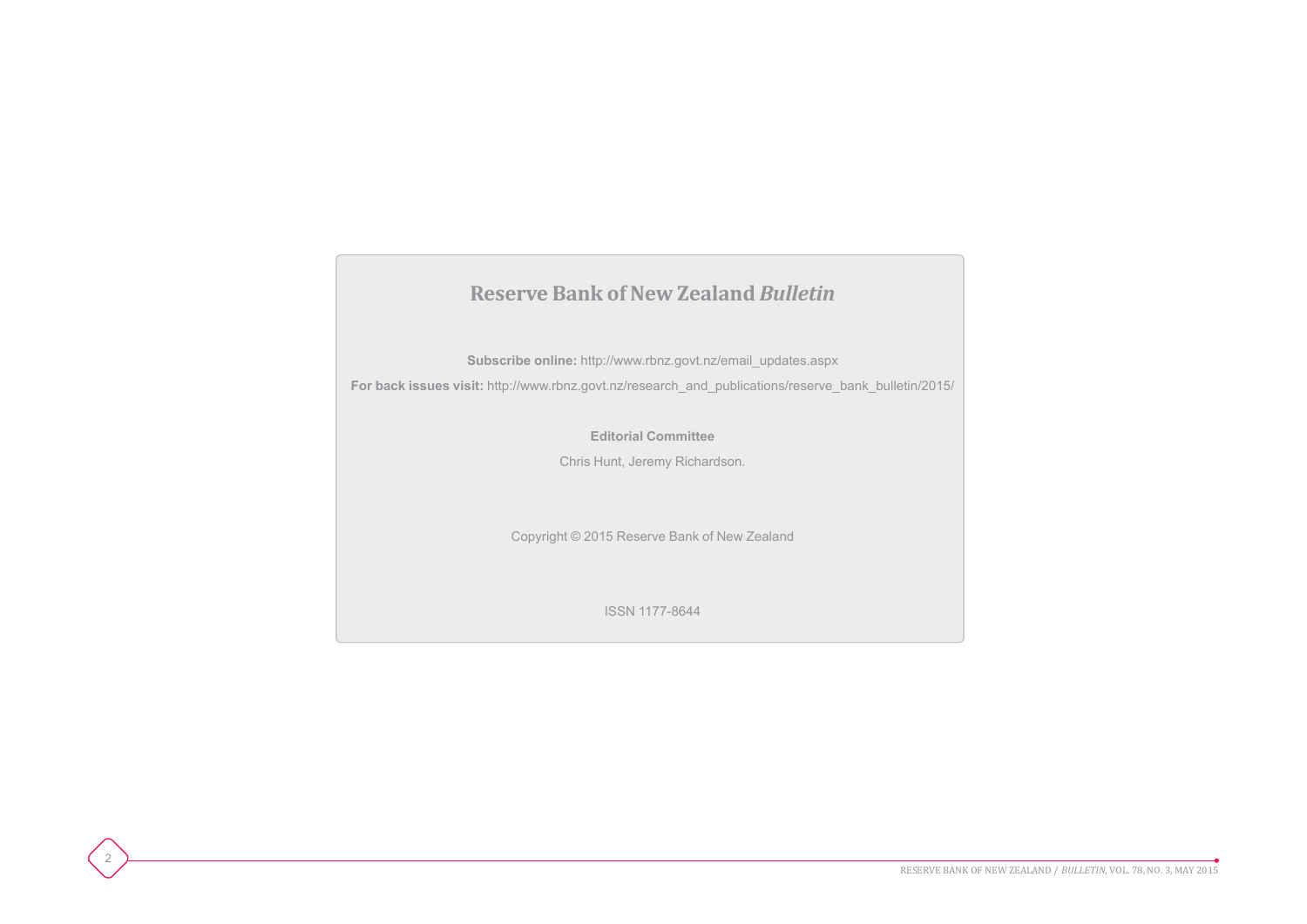## **A primer on New Zealand's capital markets**



3

Lauren Rosborough, Geordie Reid, and Chris Hunt<sup>1</sup>

This article describes New Zealand's capital markets, and the role they play in the functioning of financial markets and the real economy. It describes the instruments and players involved, and analyses a unique dataset to provide some detail on the size of both the bond and equity markets, which together comprise local capital markets. The article also summarises regulatory and policy initiatives since the publication of a report from the Capital Markets Taskforce in 2009.

1 The authors would like to thank Michael Reddell, Johan van der Schyff and Glen Sorenson for their helpful comments, and the institutions that provided the unit data. Lauren Rosborough was employed by the Reserve Bank of New Zealand at the time the work for this article was undertaken.

## **1. Introduction**

New Zealand's capital markets are an integral part of the domestic financial system. The previous Reserve Bank *Bulletin* articles describing New Zealand's capital markets were published 20 years ago (Potter 1995, 1995b). The landscape has changed dramatically since then – local capital markets have grown substantially, although remain small compared with those in many other advanced economies.

The Reserve Bank has a wide-ranging interest in New Zealand's capital markets. The *Financial Stability Report* (FSR), for example, reports on the soundness and efficiency of the financial system, including capital markets. Capital markets that function effectively are important for the way monetary policy affects the wider economy. The Reserve Bank's prudential regulation of financial institutions can also influence the type and nature of capital market instruments that develop in the local market.

Section two of the article describes capital markets in general, and defines New Zealand's capital markets in a global context. The instruments and players involved are explained. Section three discusses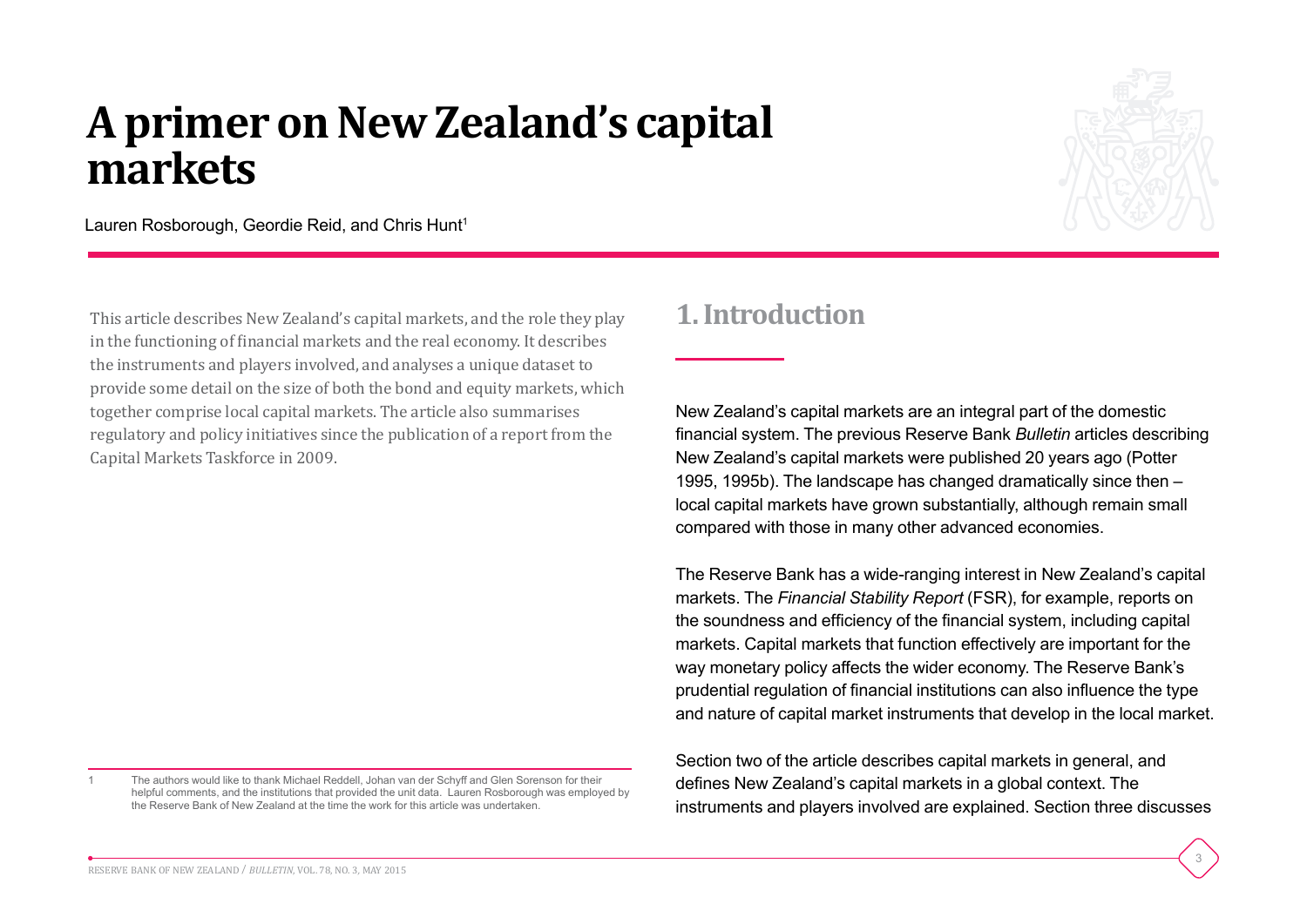#### **Figure 1 The boundary between global and New Zealand capital markets – by issuer**

| <b>Global capital markets</b>                                                                                                      | <b>New Zealand</b>                                                                                           |  |  |
|------------------------------------------------------------------------------------------------------------------------------------|--------------------------------------------------------------------------------------------------------------|--|--|
| Non-New Zealand<br>registered entity, Non-NZD<br>denominated bond issue/<br>IPO outside of New Zealand                             | Non-New Zealand registere<br>NZD denominated bond issu<br>New Zealand (e.g. Kauri bon                        |  |  |
| Non-New<br>Zealand registered<br>entity, NZD denominated<br>bond issue outside of New<br>Zealand (e.g. Eurokiwis and<br>Uridashis) | New Zealand's local capital<br>New Zealand registered ent<br>denominated bond issue/II<br><b>New Zealand</b> |  |  |
| New Zealand registered<br>entity outside New<br>Zealand, NZD or non-NZD<br>denominated bond issue                                  |                                                                                                              |  |  |

d entity. ae into New Zealand (e.g. Kauri bonds)

New Zealand's local capital market

ity, NZD O into

why capital markets are important for any economy, while section four highlights the Reserve Bank's interest in capital markets. Section five describes New Zealand's capital markets and uses a unique dataset to provide detail on the size of the non-government bond market in particular. Section six notes developments since the 2009 Capital Markets Taskforce review.

## **2. What is the capital market?**

Capital markets are the part of the financial system that involve buying and selling long-term securities – both debt (bonds) and equity instruments. Capital markets are used to fund investment or to facilitate takeovers, and to provide risk mitigation (for example via derivatives) and diversification. There is no strict definition of 'long-term'; Potter (1995) defines capital market instruments as having a maturity of greater than one year, and we retain this classification here, noting that capital market instruments may also have no maturity date (as in the case of perpetual bonds or equity).2 This article further classifies the domestic capital market as all resident entities issuing into the local economy in New Zealand dollars (NZD) (figure 1). The article also touches on resident entities issuing bonds offshore, and non-resident entities issuing into New Zealand in NZD.

Note: 'IPO' refers to 'initial public offering' on a public stock exchange. The definition of New Zealand's local capital markets described in this chart is tied to both the residency of the issuer, and the location and currency of issuance. Kauri bonds, for example, are not defined as part of the local bond market, since this issuance is not funding New Zealand resident entities. This chart does not identify who holds capital securities. As explained in section 2.3, securities issued in the local capital markets can be held by offshore investors.

4

2 Capital markets are distinct from money markets (certificates of deposit, commercial paper, and Treasury bills), which deal with instruments of less than 12 months' duration. The money market facilitates firms' liquidity demands and funds their working capital requirements.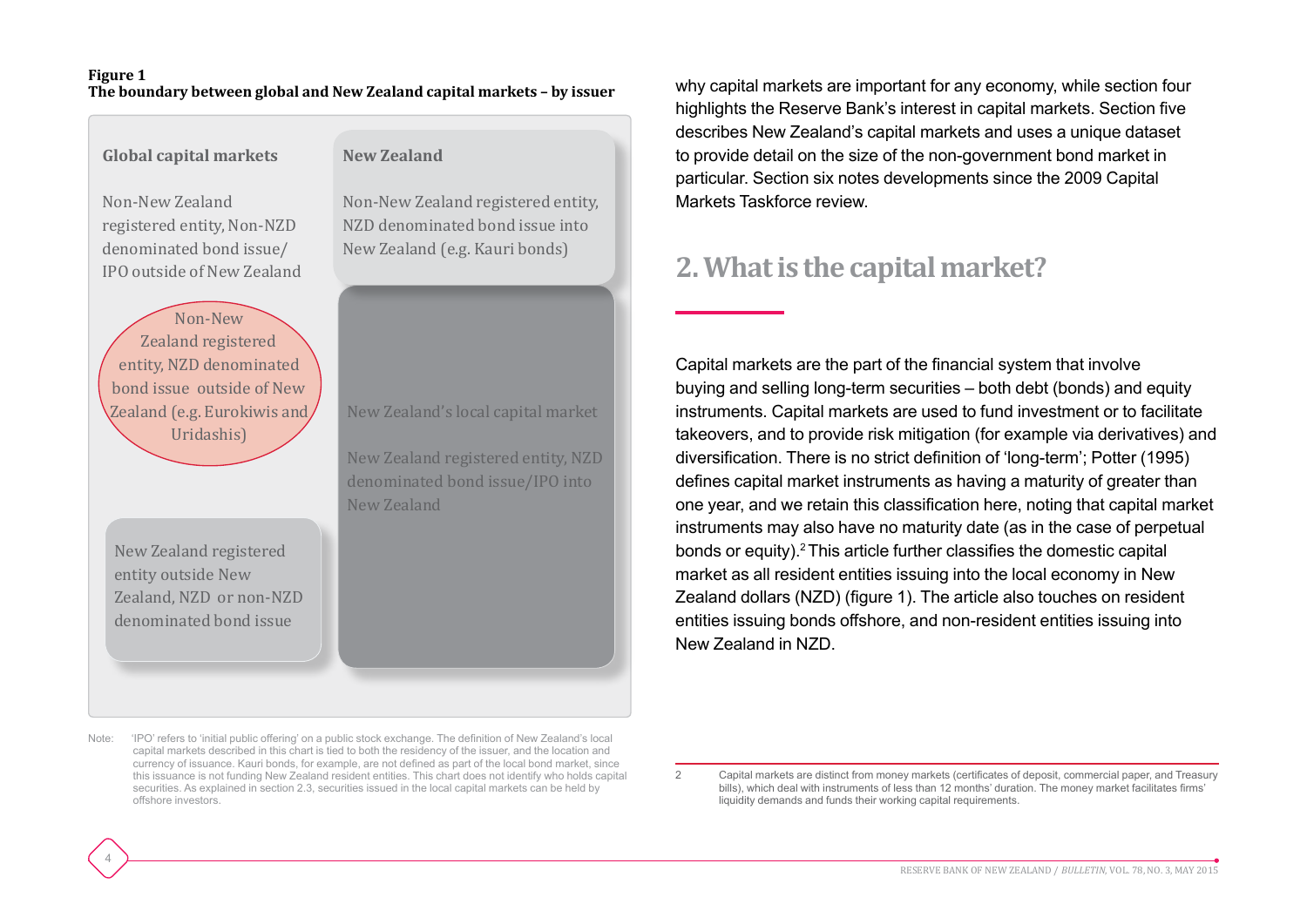#### *2.1. Private and public markets*

There are a number of dimensions to capital market activity. First, the issuance of equity and bond instruments can be in either public or private markets. Public markets are open and visible to all participants, with activity typically occurring on an exchange. Private markets are, by definition, not visible, and transactions often occur via brokers or individual institutions. Securities issued in private markets may be sold by means of a private offering – either using a tender system to a few chosen investors, or in a transaction matching a firm's desire to fund with select investors willing to lend. Private markets give firms an alternative way to obtain funding and have less onerous reporting requirements.

#### *2.2. Primary and secondary markets*

The initial issuance of capital market securities occurs on the primary market, and subsequent transactions between investors occur on the secondary market. Securities offered in the primary market (such as an 'initial public offering' in the case of shares) are often sold via a bank or brokerage firm. Primary bond market issues can be via competitive tender or syndication.

In a tender system, the bond's details are announced to the public. A competitive tender, or auction, is frequently used for homogenous bonds – such as regular government debt issues of a pre-announced maturity date. On the tender (or auction) date and time, interested and registered parties submit their offers in a competitive bidding system, usually in amounts of \$1 million or multiples thereof. The number of successful bidders and the price paid are subsequently announced. Tenders are often used when the level of demand for the issue and its price can be reasonably well predicted.

By contrast, in a syndication the issuer employs a bank or brokerage firm to market and distribute the bonds (or in a joint syndication, employs more than one bank or brokerage firm). Often these bonds are less homogenous and the issue is a 'one-off', with greater uncertainty surrounding the degree of demand and the price that can be achieved. The institutions employed use their networks to place the bonds with interested parties using a guide price. Once the degree of interest is known, the guide price can be firmed up and the bonds distributed. A syndication allows the placement of a larger volume of bonds than a tender, but typically costs more, as the issuer has to compensate the bank or broker for its time and effort, and the risk it takes on if it underwrites the issue.3 An issuer may also increase the size of the issuance at a later date, known as a 'tap'.

The secondary market may have an exchange where securities are transacted, such as the New Zealand stock exchange (NZX), or the New Zealand Debt Market exchange (NZDX) in the case of bonds. Transactions may also occur 'over the counter' (OTC), via a dealer/ broker network. In the OTC market, the prices paid are not readily visible to other market participants. Most debt trading in New Zealand occurs off-exchange.

#### *2.3. Owners of capital securities*

There are many reasons why an investor may choose to own securities issued in the capital markets ('capital securities'). From a relative perspective, stocks and bonds can provide a return that exceeds that received by owning a term deposit with a bank. Capital securities receive a regular stream of income in the form of dividends (stocks) and coupon payments (bonds). But the higher return typically also comes with a

<sup>3</sup> Underwriting is when the bank/brokerage firm is required to buy any unsold portion of the issue.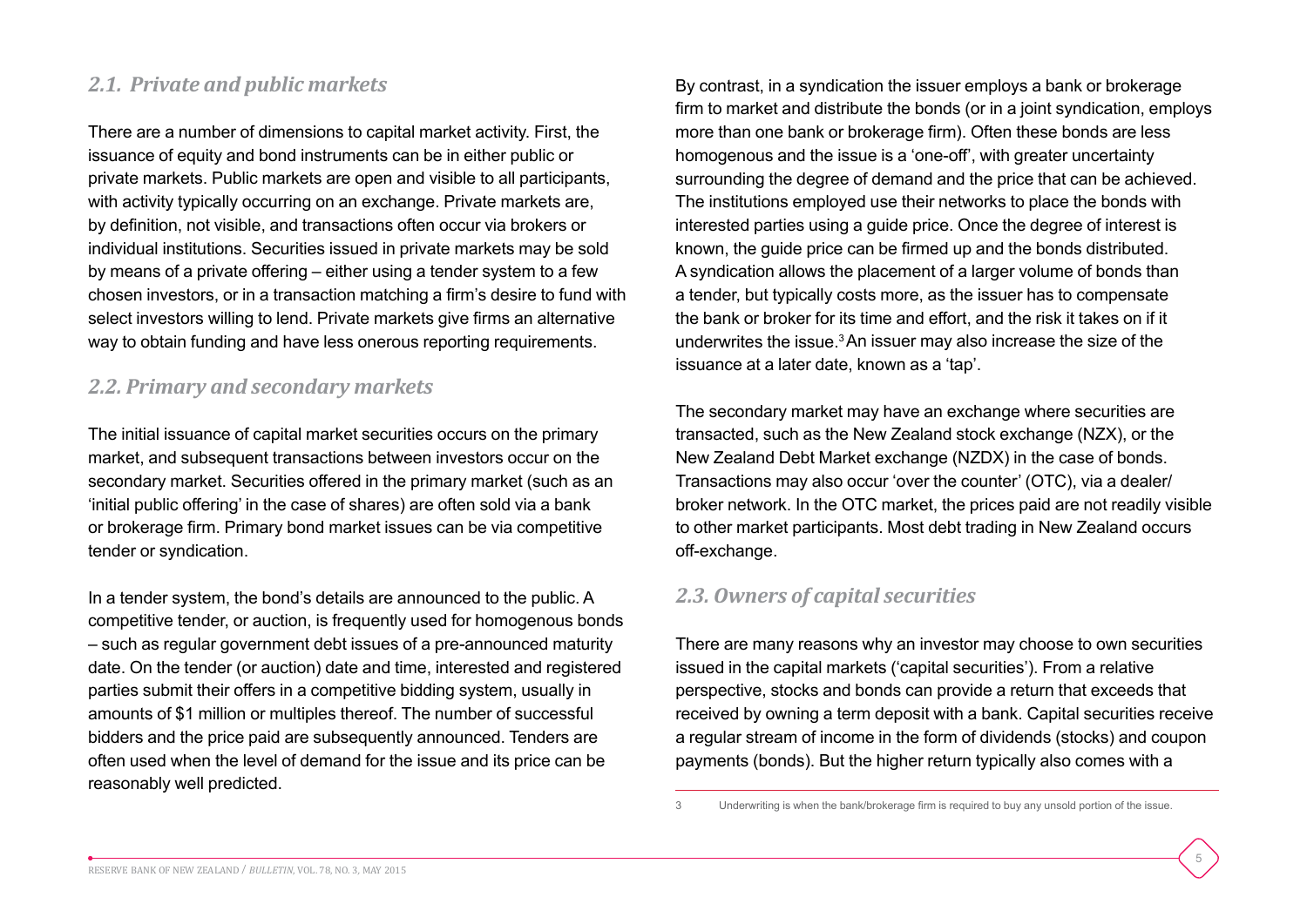greater risk; both equities and bonds can give the investor a potential capital gain or loss. Investors may also choose to hold capital securities to diversify their wealth, or to gain exposure to a particular company or industry.4

The holders of capital securities can be resident institutional investors, local retail investors, or their offshore counterparts. Institutional (or wholesale) investors are those that typically buy and sell securities on behalf of a company or financial institution. Such transactions are individually large, often greater than \$750,000 in the New Zealand context.5 Retail investors are 'mum and dad' investors who hold securities for their own personal account. Bonds are sometimes specifically tailored to be purchased by retail investors; consequently, the size of the transaction tends to be significantly smaller, frequently in \$5,000 lots. In the case of stocks, the size of retail transactions can be as small as the value of an individual share.<sup>6</sup> Under the new Financial Markets Conduct Act 2013 (FMC Act), primary issues aimed at retail investors must be offered with a Product Disclosure Statement.7 Non-resident holders of New Zealand securities tend to be institutional investors.

#### *2.4. Risk mitigation*

6

While capital securities are issued primarily to fund an entity's investment requirements, capital markets also provide derivative instruments that can help market participants manage a variety of risks. Such instruments allow firms to help offset the costs associated with borrower default,

- 5 Technically, the definitions of wholesale and habitual clients are more wide-ranging.
- 6 Many brokerages have a minimum purchase value for stocks of either \$300 or \$500.
- 7 In addition to lodging the product with the registrar, regulated retail offers also must have a registered entry (electronic register), which is publicly available (the FMC Act replaced the Securities Act 1978 in December 2014).

shield against unfavourable or unexpected changes in interest rates, and help manage exposure to fluctuations in the exchange rate. While important, this aspect of capital market activity is not a focus of this article. Instead, this article focusses on the primary debt and equity markets.

## **3. Why are capital markets important?**

The cross-country literature suggests that a higher level of financial development – defined as deeper and more liquid financial markets, together with a more developed banking system – helps promote longrun economic growth (Laeven 2014, Demirguc-Kunt and Levine 2008, Wurgler 1998).<sup>8</sup> The development of both capital markets and financial intermediaries (banks and other financial institutions) is a response to the inherent costs involved when two or more economic agents enter an economic relationship. These costs include lenders needing to know information about potential borrowers, and those related to monitoring borrowers (and enforcing contracts) once a loan is made (Cihak et al, 2012, p. 4).

Banks and capital markets offer different ways of addressing these underlying costs. As Claus, Jacobsen, and Jera (2004) explain, "financial markets provide low cost arms-length debt or equity finance to a smaller group of firms able to obtain such finance, while financial intermediaries offer finance typically with a higher cost reflecting the expenses of uncovering information and ongoing monitoring" (p. 6). Bank funding is

<sup>4</sup> They may also have philanthropic reasons to assist in a company's expansion.

<sup>8</sup> This empirical result takes into account the possibility of reverse causation; i.e. that faster economic growth can itself promote financial development.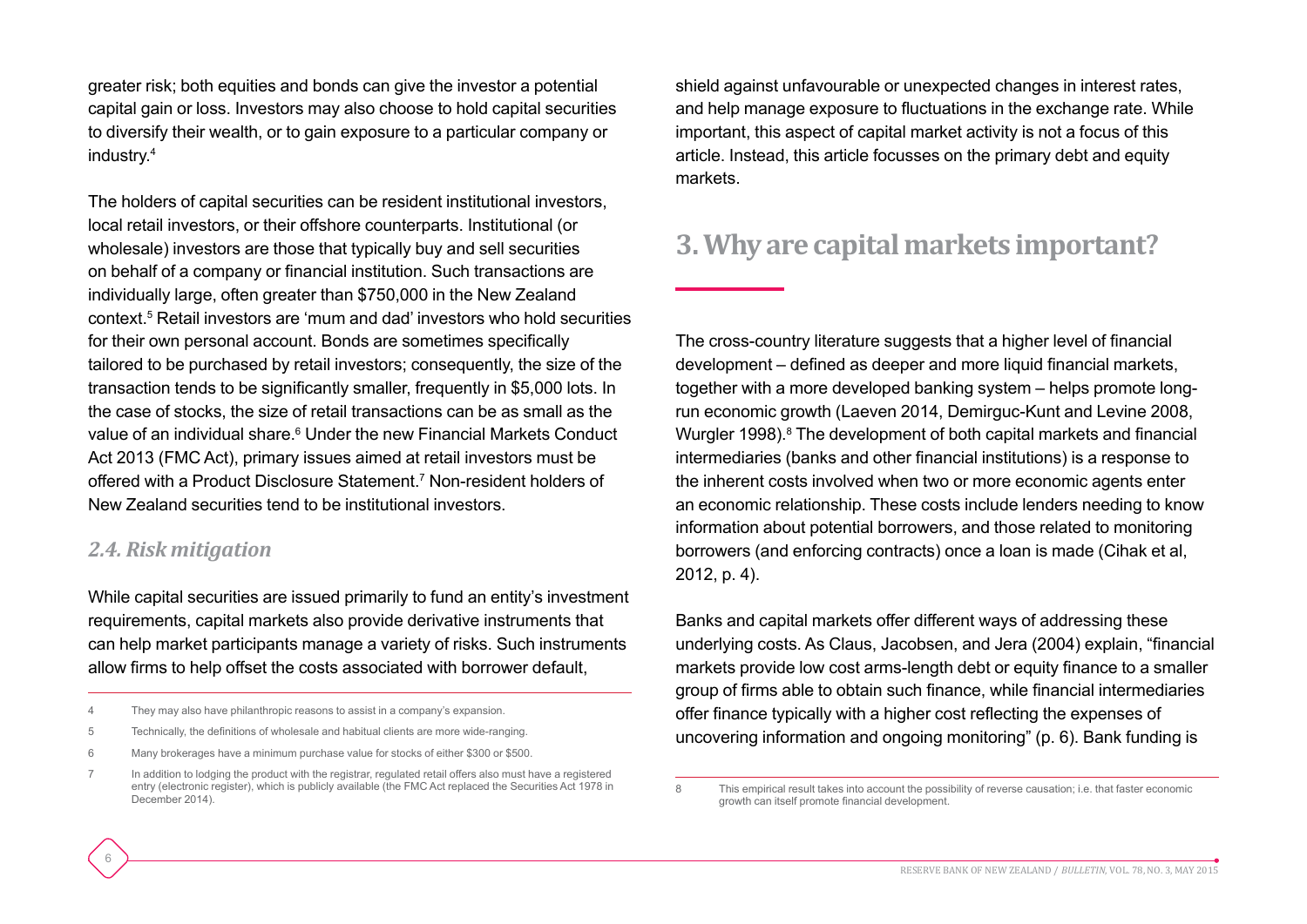suitable where the information asymmetries between those entities that require funding (borrowers) and those that ultimately supply this funding (savers) are the greatest. A bank may be the sole external provider of funds to such a borrower, and manages this risk itself by, for example, holding a large portfolio of loans (diversification).

Capital markets provide an alternative source of funding to that available from financial intermediaries, particularly for larger entities, where there is generally more public information available about the entity itself and the viability of any planned investment project that requires funding. Moreover, information is quickly revealed via changes in prices, particularly in the secondary public market. Capital markets also play a key role in helping economic agents address uncertainty and risk. Firms in the very early stages of development may find the private capital market (such as angel and venture capital) is a more readily available source of funding (compared to banks), particularly where the success of a project is subject to a high degree of uncertainty. As noted above, capital markets also provide a wide range of financial products and instruments to help market participants manage their risks in both equity and bond markets.

Capital markets and the banking sector typically evolve together over time, and this mutual development plays a key role in supporting longterm economic growth. For example, financial intermediaries, such as banks, use financial instruments supplied by capital markets to manage their own balance sheet risks (e.g. hedging products such as derivatives). On the other hand, some financial institutions such as investment banks play an important role in arranging the placement and distribution of debt and equity securities to large investors, and may underwrite the issue. Financial institutions also participate in capital markets by issuing both bonds and equity to fund their operations.<sup>9</sup> New Zealand banks source long-term debt financing from both the domestic and offshore markets,

in addition to funding themselves from customer deposits and from their owners. Financial institutions can also be an important investor in the capital market, holding government debt for example, together with the bonds of other financial and non-financial companies.

The development of local or domestic capital markets can provide a number of specific benefits for any given economy. As Laeven (2014) explains, these include:

- more efficiently allocating capital, since these markets can act as competitive sources of funding for large and reputable firms, vis-à-vis the banking system. In addition, domestic capital markets that are open to foreign investors can help lower the overall cost of capital for firms and other entities, thereby sharing risks across geographical borders;
- providing a facility to manage risks, by allowing both local investors to invest in a broader range of local currency financial products, and financial institutions to manage their balance sheets, thereby improving overall financial stability;
- enabling the Government to finance fiscal deficits and reduce its exposure to exchange rate risk;
- helping the implementation of monetary policy. The long term bond market provides valuable information on the conduct and transmission of monetary policy, including expectations about macroeconomic developments and reactions to monetary policy changes; and

<sup>9</sup> None of the large registered banks in New Zealand is listed on the NZX Main Board, although investors can gain equity exposure to Heartland New Zealand Limited.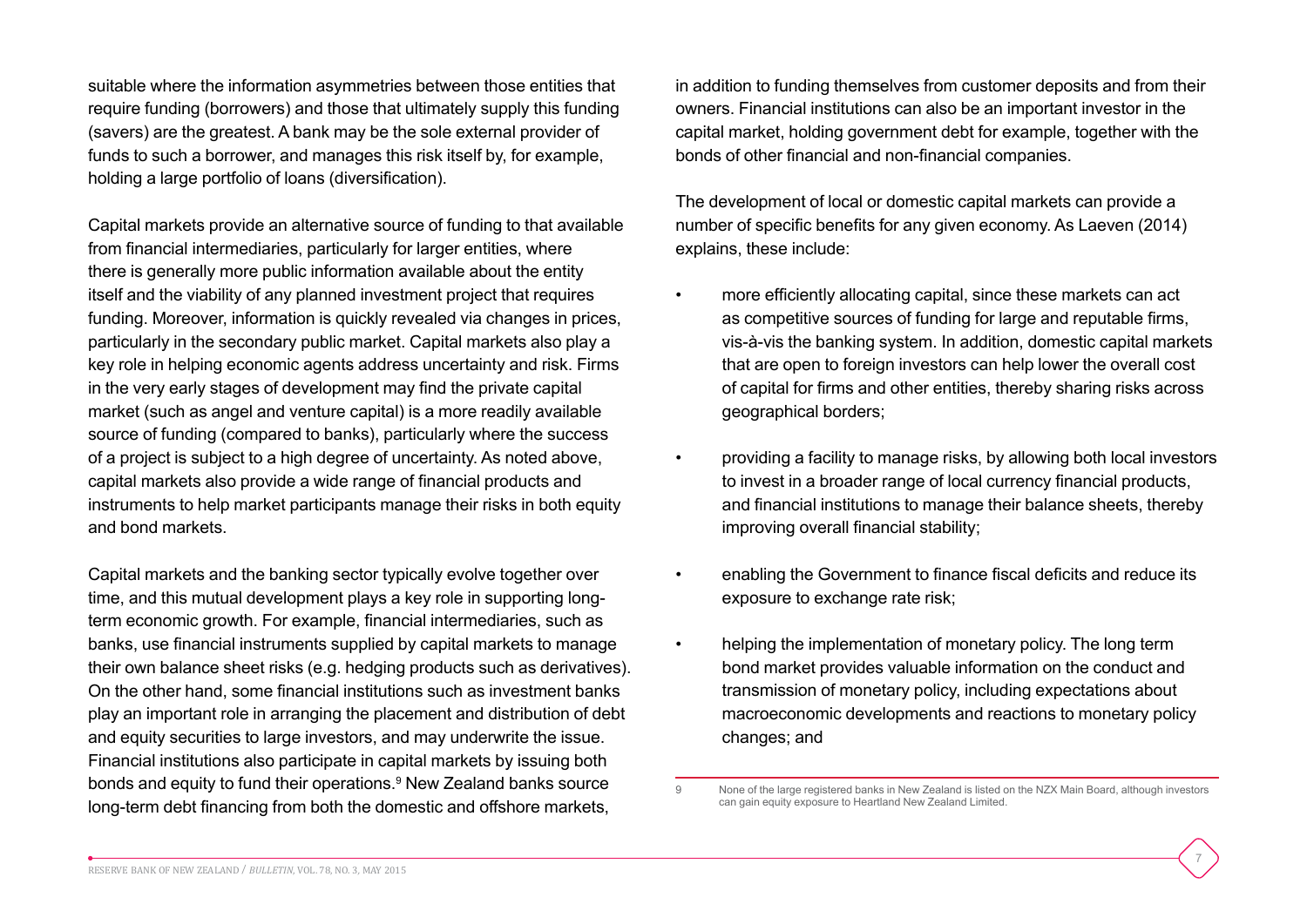• providing market discipline, by improving the quality and disclosure of information that firms provide to markets.

In sum, capital markets are an important mechanism for the channelling of funds between savers (investors) and borrowers. Well-functioning capital markets allow risk to be transferred to those most willing to bear it and enables investors to hold the appropriate degree of risk to suit their risk/return profile. The effective management of risk and degree of transparency around the price (cost) of capital underpins economic growth (Duisenberg, 1999).

## **4. New Zealand's capital markets and the Reserve Bank's role**

The Reserve Bank's interest in capital markets is explicitly enshrined in the Reserve Bank of New Zealand Act 1989, through a role to promote a sound and dynamic monetary and financial system. The Reserve Bank also owns NZClear, the real-time settlement system for all registered debt capital transactions. The Reserve Bank's interest in New Zealand's capital markets is wide-ranging:

• The Reserve Bank has a broad monitoring and data reporting role, related to a statutory requirement to report on the soundness and efficiency of the financial system as a whole in the six-monthly FSR. The FSR covers a range of corporate bond markets and (to a lesser extent) the equity market, from the standpoint of both their short term (dis)functioning, and structural issues related to the development of domestic capital markets over time.

- The Reserve Bank has prudential oversight of the banking system, non-bank lenders, and insurers. As such, it can influence the development of specific capital market instruments and products in New Zealand. For example, the capital adequacy framework for banks sets out what instruments can be classified as 'capital' in a regulatory sense. Under the Basel III rules (implemented in New Zealand in 2013), all capital instruments (except for ordinary shares) must either be written off or converted to ordinary shares if the bank is assessed as financially non-viable.
- Capital market instruments play a role in the Reserve Bank's liquidity facilities and ensure that the money and bond markets function adequately to assist in the transmission of monetary policy (see Nield, 2008 for more details). These instruments are also important in times of stress when the central bank can play a role as 'lender of last resort' to the banking system.
- The Reserve Bank monitors the day-to-day movements and developments in capital markets and the degree of risk-taking or risk aversion amongst financial market participants.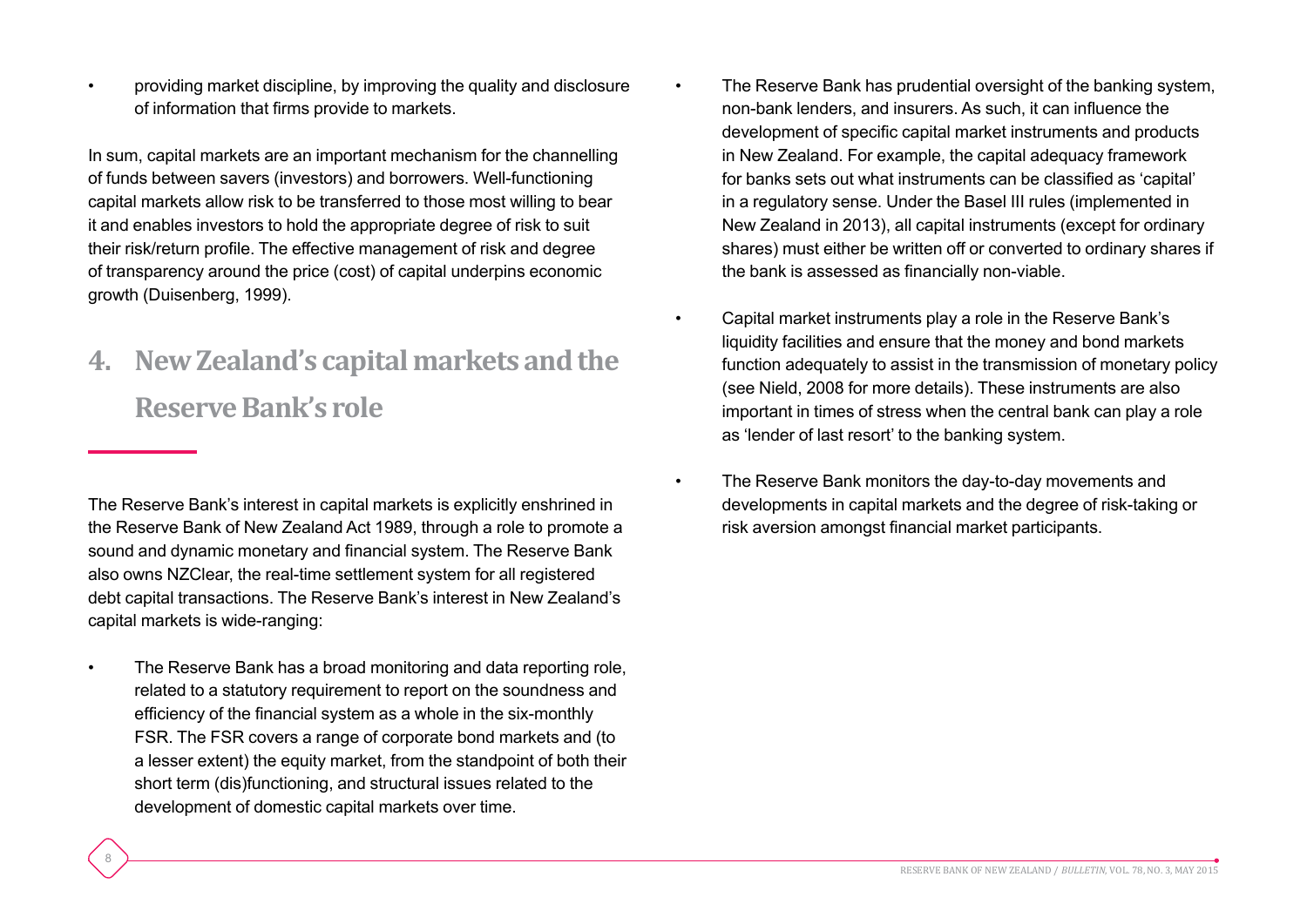**5. New Zealand's capital markets: an overview**

Figure 2 is a stylised representation of New Zealand's capital markets. Historically, the size and functioning of New Zealand's equity market has been more frequently discussed than the non-government bond market, due its relative size, the public availability of information on shares issued and held, and the relative ease of comparison with other countries. This article includes a brief overview of the New Zealand equity market but dwells on the lesser-known debt markets, in particular the primary issuance of non-government bonds. It also touches on some aspects of the secondary bond market and offshore issuance by New Zealand domestic entities. An 'entity' in this context could be the Government (both central and local), a state-owned enterprise (SOE), a financial institution (such as a bank or insurance company), or another type of firm (defined here as a non-financial corporate).

We have been able to obtain unit data on bond issuance from several sources.10 Our bond database covers both non-financial and financial institutions, including issuance of non-NZD debt and offshore private placements. Information about the private equity markets in New Zealand was provided by the New Zealand Private Equity and Venture Capital Association (NZVCA) and the Ministry of Business Innovation and Development (MBIE).

New Zealand's debt market has traditionally been dominated by government issues, followed by the larger banking institutions issuing bonds into both the wholesale and retail markets. Similarly, the top 10 companies on the share market represent 54 percent of the value of the NZX 50, with the top two companies making up a third of this alone (18 percent of the overall index). However in recent years, New Zealand's capital markets have become more diverse with crowd- and peer-topeer funding a growing phenomenon, and the market has deepened as the pooling of assets has become more common; for example in the developing covered bond market, $11$  and following the formation of the Local Government Funding Agency (LGFA). By contrast, smaller firms tend to obtain external financing from family or friends or from financial institutions (typically from the banking system). The regulatory and accounting requirements are often considered too onerous and expensive for smaller firms, discouraging them from public market issuance of both debt and equity – although recent regulatory reforms have lowered the disclosure and compliance costs for smaller firms in these markets (see box B in section 6 for more detail).

#### *5.1. Equity markets*

Both public and private equity markets operate in New Zealand. The public equity market operates through an exchange – the NZX – where shares in listed companies can be bought and sold. A share is a residual claim on a firm's future profits and represents a fraction of the ownership of the firm. The private equity market refers to equity financing for firms that is not publicly traded on an exchange.

<sup>10</sup> Data on bond issuance have been provided by a number of domestic and international institutions, data providers such as KangaNews, Thomson Reuters and Bloomberg, and other publicly available sources. This information was cross-checked with summary data from the domestic registries.

<sup>11</sup> See Watson and Vucetich (2013) for further details. Note that since 2012, the majority of covered bond issuance has been into offshore markets.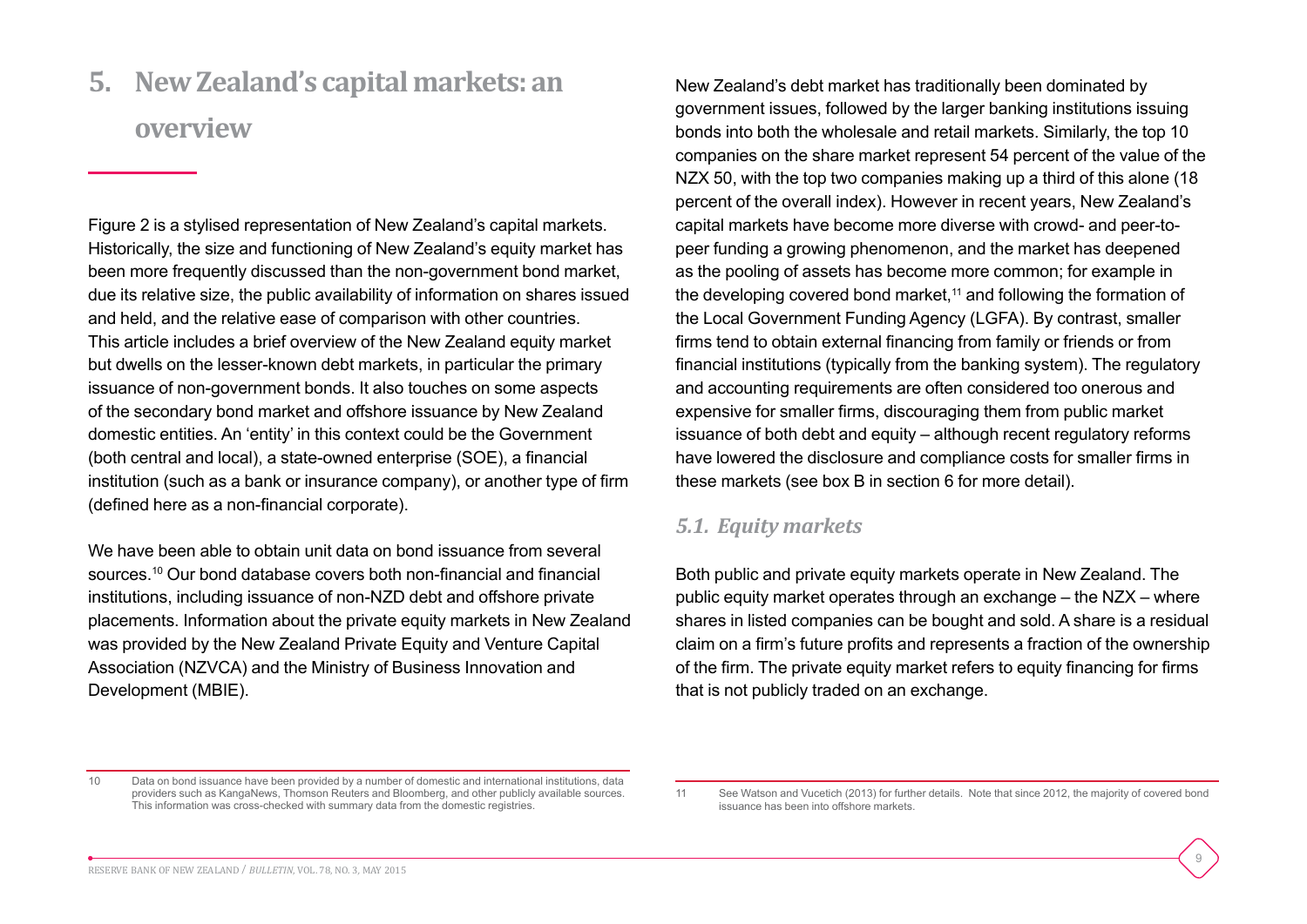#### **Figure 2 A stylised representation of the structure of capital markets in New Zealand**

New Zealand Capital Market Structure

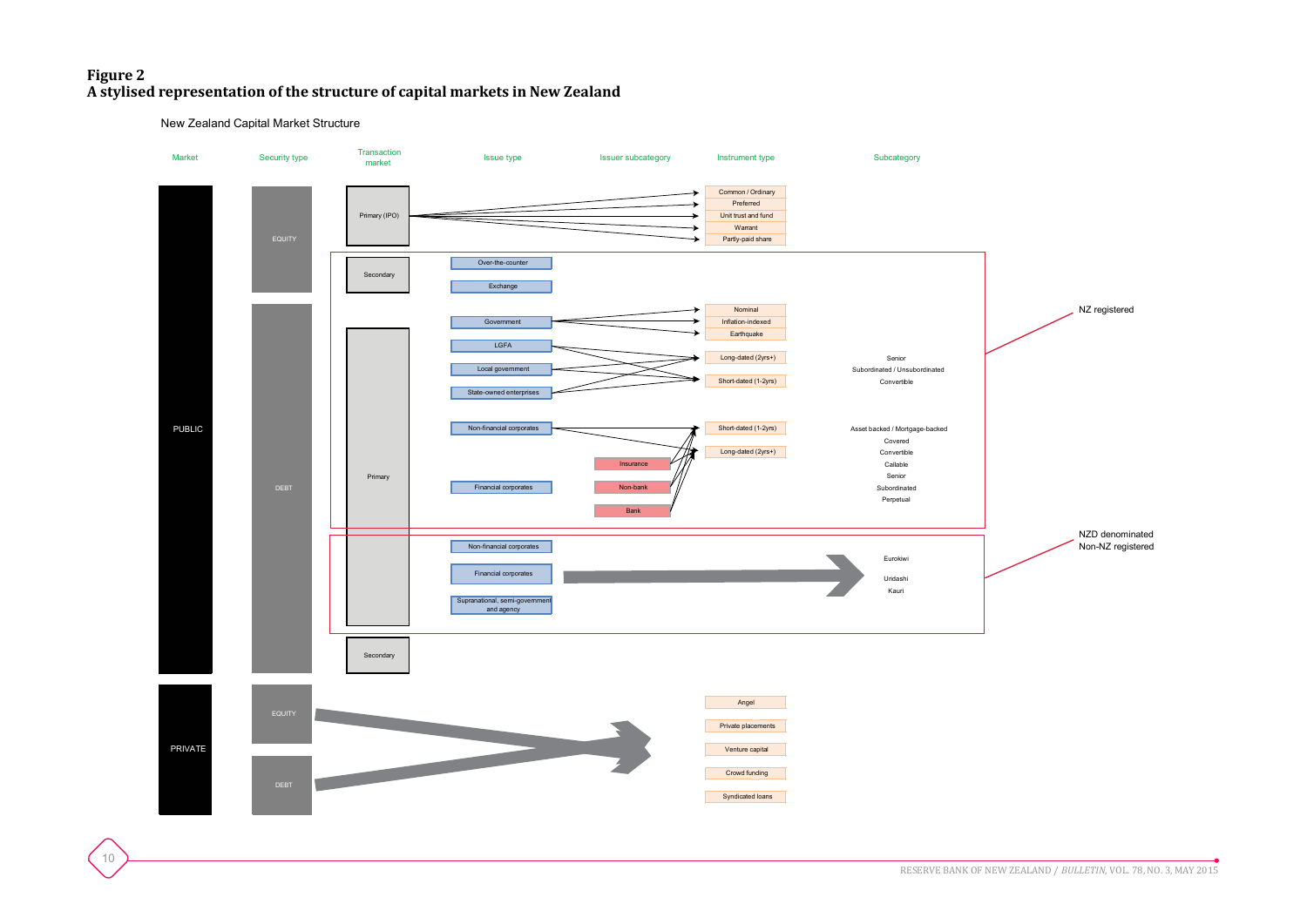#### Public markets

New Zealand's listed equity market is small by international standards. Stock market capitalisation is 40 percent of GDP, less than half that of Australia but similar to that of China and Germany (figure 3). However, given New Zealand's low national savings rate, a high proportion of large New Zealand companies being wholly-owned offshore, and a relatively low capital-intensive economy, a small listed equity market is perhaps not surprising.



Primary issuance in the New Zealand share market has increased over the past two years, from an average rate of 5.4 initial public offerings (IPOs) per year from 2003 and 2007 (inclusive) to an average of 10 in 2013 and 2014 (Henry, Aitken, and Koreman-Smit, 2015). There has been a greater proportion of domestic investors (domestic holders excluding government) owning shares at the point of an IPO, rising from 54 percent in 2004 to 67 percent in 2014 (figure 4). Part of the recent surge followed the partial privatisation of a number of government-owned utility companies.



Over the past decade, domestic institutional holdings of primary listings increased nine percentage points to just over 40 percent of ownership. The emergence of the KiwiSaver scheme in New Zealand may explain some of the uptick in recent years, although as Henry, Aitken, and Koreman-Smit (2015) point out, domestic institutional ownership still remains low compared with many other countries, including Australia. Activity in the secondary market has also increased, with the number of transactions on the NZX 50 increasing from 319,000 in 2010 to 862,000 in 2014 and the number of shares traded rising from 2 billion in 2010 to 3.4 billion in 2014. In general, greater turnover increases market liquidity.

In recent years, a number of innovations and changes have occurred that may have assisted in both the growth and increased turnover of the domestic equity market. The FMC Act is designed to support the capital market regulatory environment and simplify issuance by smaller firms (see box B in section 6). The partial privatisation of SOEs has likely raised the national and international awareness of the domestic stock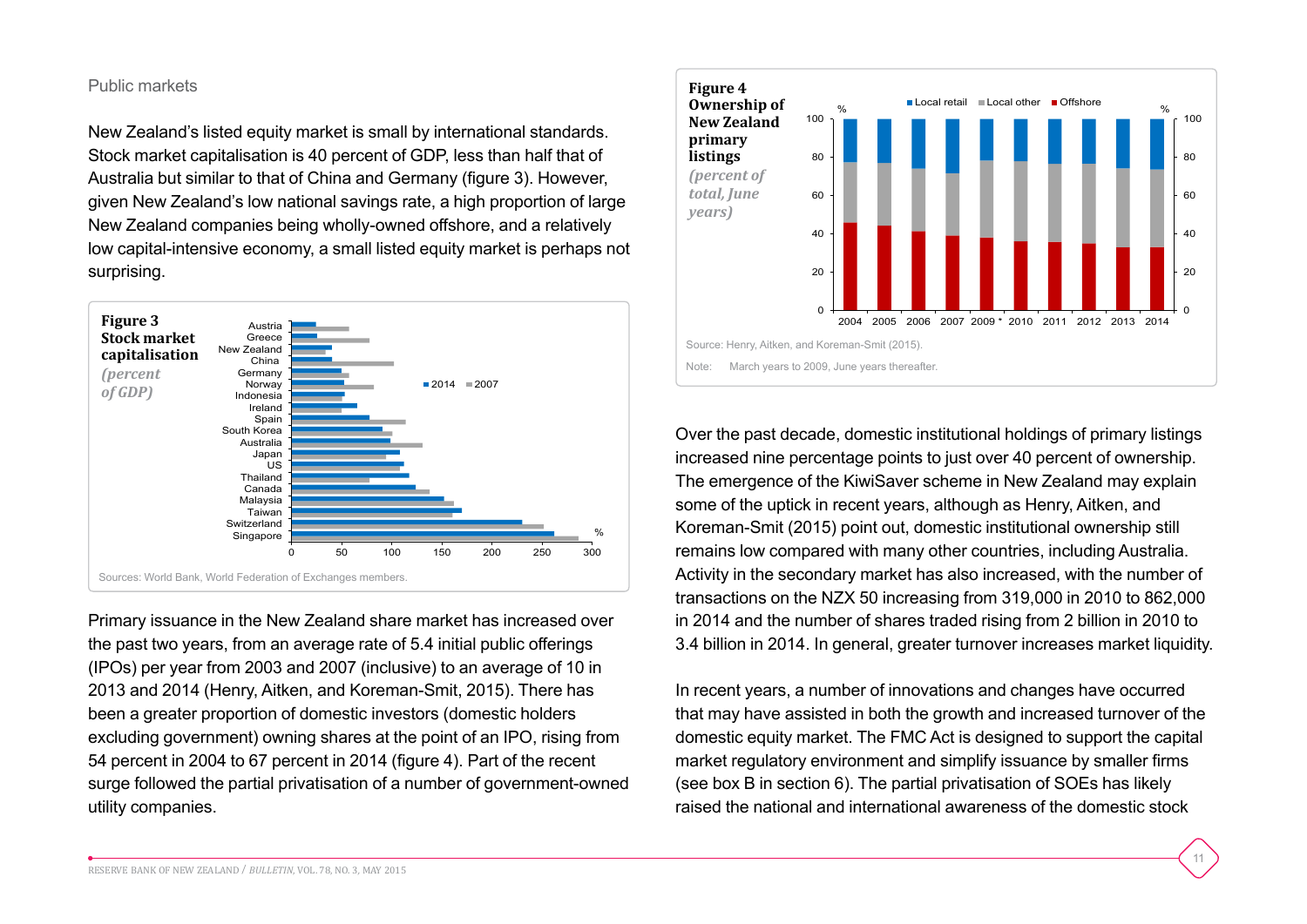market, at least for a time. Tax changes in 2010 may have encouraged the share of new investment going into non-financial investments (e.g. property) to have fallen at the margin. And as noted above, the KiwiSaver scheme has contributed to an increase in the demand for domestic equity in portfolio holdings. Finally, timing may well have played a part. Historically low interest rates and an upward sloping yield curve may have encouraged investment into capital markets (both bond and equity), and the appreciation and outperformance of the share market since 2012 may have increased the public's awareness via the media and news articles.

#### Private markets

12

In New Zealand's private equity market, the sources of funding are wide-ranging, including family, friends and other small investors (via peer-to-peer and crowd-funding), high net worth individuals, institutional investors (via boutique private equity-focussed firms), and venture capital networks. Firms that receive private equity funding range from startup companies (funded by venture and angel capital) through to wellestablished unlisted firms looking to expand their operations.<sup>12</sup>

Since these are private markets, data on the size and functioning of the varied sources of private equity are less readily available compared to their public counterparts. However, the New Zealand Private Equity & Venture Capital Association (NZVCA) does provide some useful information that allows insights into how this market operates in New Zealand. According to the NZVCA's 2014 New Zealand Private

Equity and Venture Capital Monitor (2014), disclosed investments and divestments (buying into and selling out of a firm) tend to be lumpy and variable over time. Total activity in 2013 amounted to \$1.1 billion, which was the fourth largest year of activity in the past decade, while 2006 and 2007 were notable years with totals of \$1.4 and \$1.5 billion, respectively. According to NZVCA (2014b) and NZVCA data, the greatest number of investment transactions occurs in the venture capital (VC) sector, focussing on start-up firms and seed-funding. However, the value of private equity transactions (excluding VC) are much higher, with around 80 percent of total reported activity in the past decade occurring in the non-VC segment of private equity (i.e. enabling existing firms to source capital for expansion or restructuring). These figures are consistent with discussions with industry contacts that highlight how important the established private equity market is for New Zealand's capital market.

While New Zealand's stable political, legal, and governance frameworks provide an attractive landscape for private capital investing (Groh, Liechtenstein, and Lieser, 2014), the relatively small size of the market and comparatively small funds requested have been identified as limiting offshore investment here (Smith, 2012). Quantifying the size of this market is, by definition, quite difficult, but anecdotes suggest that private equity plays a critical role facilitating the growth and functioning of small-to-medium New Zealand firms. Boutique wealth management and merchant banks frequently broker transactions between counterparties. For example, in 2012 a number of investors pooled resources and in 2013 purchased Bell Tea, a well-known New Zealand private company. The purchase was made by Pencarrow IV Fund, a private equity manager. Other investors into this sector of the market tend to be large pension funds, such as Kiwisaver funds and the New Zealand Superannuation Fund (NZSF), offshore and domestic fund managers, and wealthy individuals. For example, the ACC was a co-investor in the Bell Tea acquisition.

<sup>12</sup> Venture capital refers to the funding for less mature companies, and typically for the application of a new technology and new products that do not have a proven track record or stable revenue streams. Angel investment provides funding for similar reasons, often from high net worth individuals, and typically fills the gap between funding from family and friends, and formal venture capital. Technically, private equity encompasses venture and angel capital as well as investment in established firms, but colloquially, private equity in New Zealand tends to refer to transactions excluding venture and angel investments.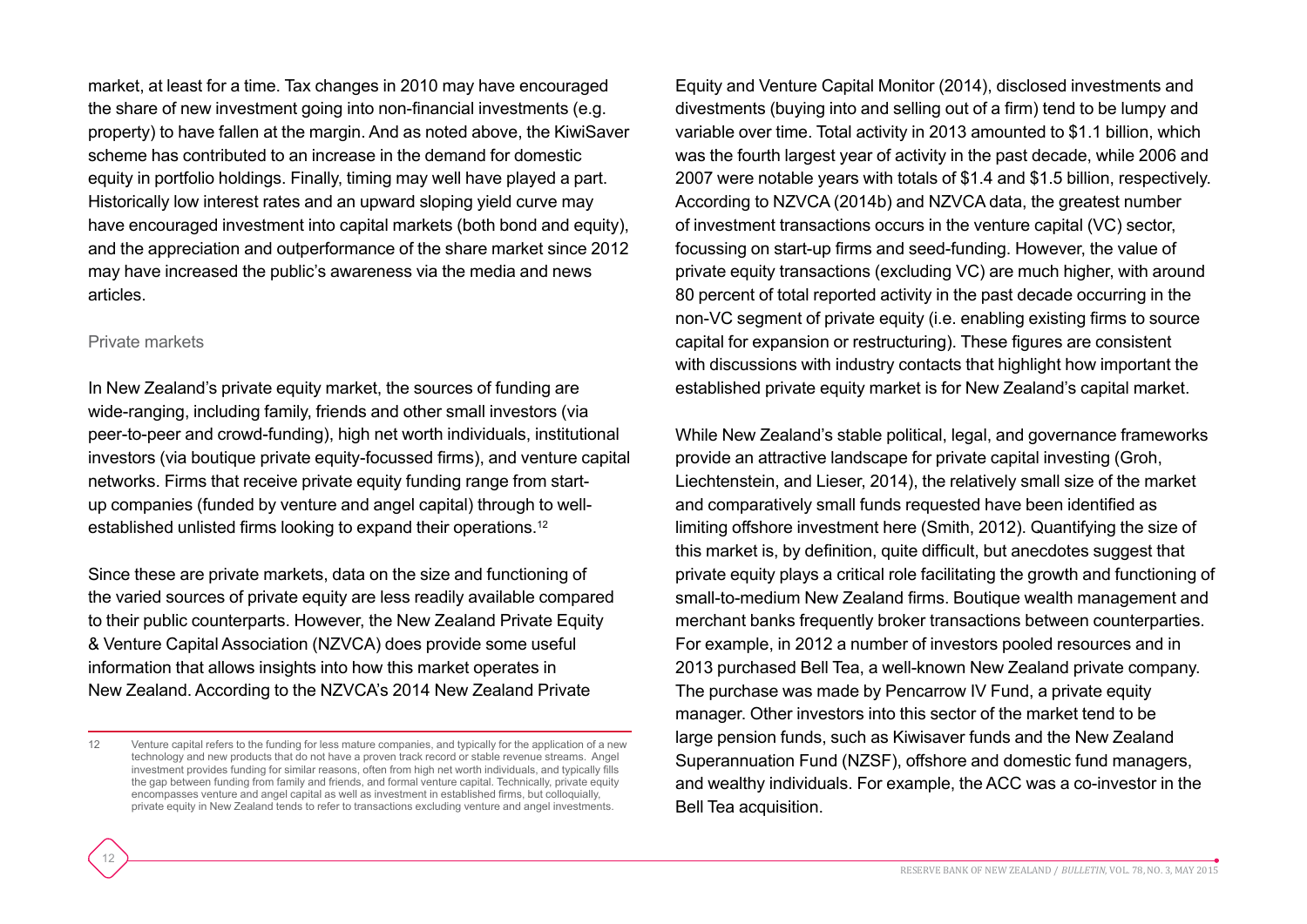#### *5.2. Bond markets*

Box A outlines a selection of types of bonds that can be issued in the primary market. New Zealand's public debt markets, like those in most advanced economies, are dominated by the issuance of government bonds.

The domestic public bond market – overview

Issuers of bonds in New Zealand can be separated into a number of categories, as shown earlier in figure 2. These include central government, local government,13 SOEs,<sup>14</sup> financial companies (such as banks, finance companies, and insurance companies), and non-financial corporates. Non-resident entities also issue bonds into the New Zealand market – these are known as Kauri bonds (see Reid, 2014 for more details).

As of October 2014 about \$121 billion of outstanding bonds had been issued by New Zealand resident entities into the local public debt market, which amounted to just over 50 percent of GDP (figure 5).<sup>15</sup> The majority of resident-issued debt (\$73.5 billion) was in the form of central government bonds. In addition, there were \$19.1 billion of Kauri bonds outstanding that had been issued in New Zealand by non-resident entities.

- 14 Including enterprises now part-privatised but still majority-owned by the government.
- 15 This figure refers to the market of issue where the bonds were first registered, not to the current domiciled holdings of these bonds, which may be offshore.



The total amount of bonds outstanding in the local market (excluding Kauris) has more than doubled since 2007 in nominal terms, rising from just over \$50 billion (30 percent of GDP) at the start of 2007 to \$121 billion. More than two-thirds of this rise is due to an increase in central government debt, while nearly 20 percent of the increase represents bond issuance by banks. The increase in government bond issuance is linked to the shift from fiscal surpluses to deficits during the Global Financial Crisis (GFC), and further issuance following the Christchurch earthquakes.

New Zealand banks increased their issuance of long-term debt sharply in the immediate post-GFC period. This followed from a number of changes in the global environment, including the risk of a negative credit rating from international rating agencies stemming from a reliance on short-term funding, a lack of global liquidity, and a cessation of some wholesale funding markets during the depth of the GFC (increasing the risk of a failure to roll over upcoming funding needs). In addition, New Zealand registered banks are now required by the Reserve Bank to

<sup>13</sup> In 2011, the LGFA was set up to provide lower funding costs and more diversified funding sources (including foreign currency) for New Zealand local authorities. Local councils can, and still do, issue individually.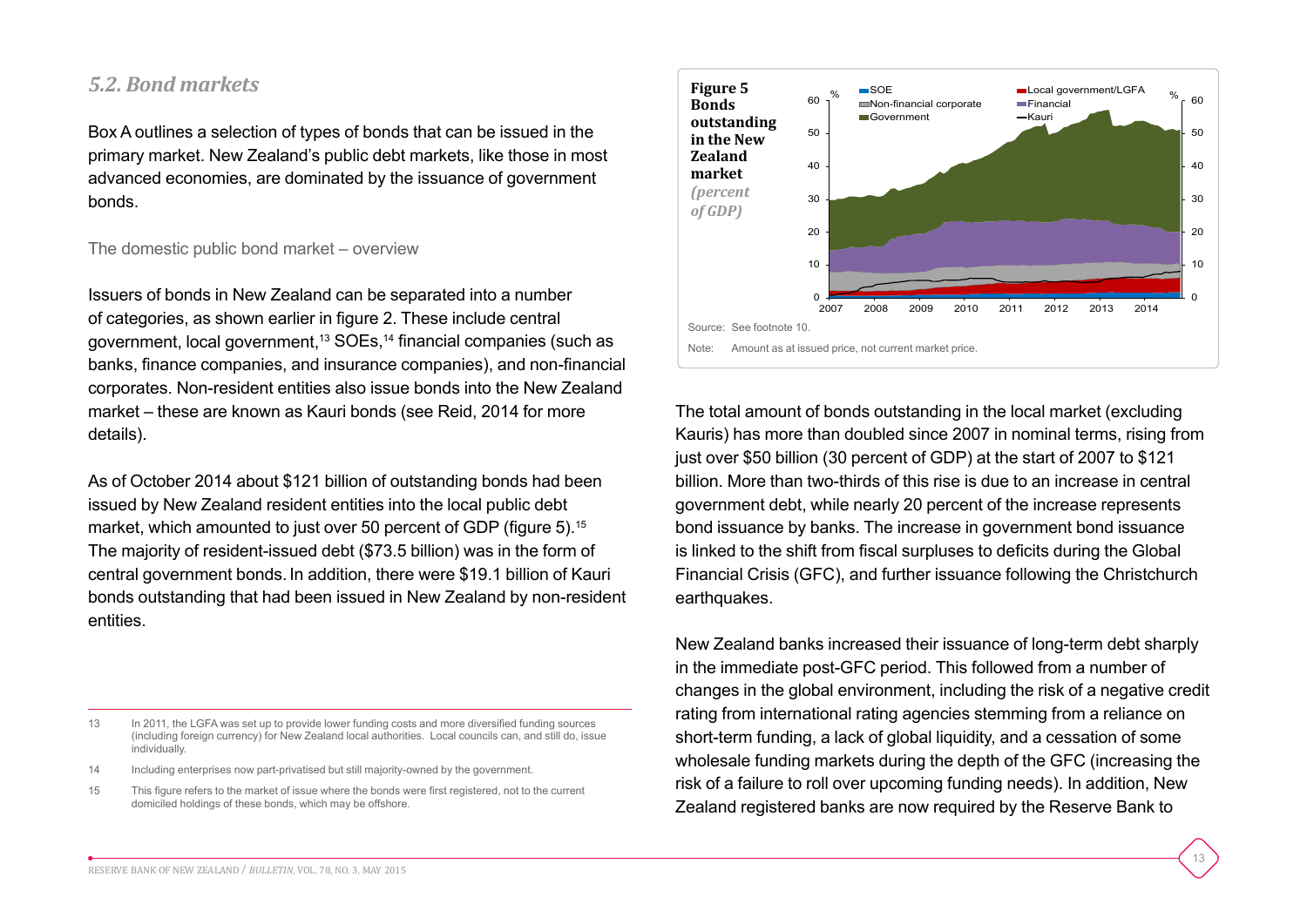raise a greater proportion of funding that is likely to remain in place for at least one year, as part of the prudential liquidity policy introduced in 2009.16 The Reserve Bank's prudential liquidity policy was implemented to reduce the risk posed to New Zealand's banking system by an overreliance on short-term wholesale market funding.

As at October 2014, the New Zealand (central) government sector had issued 61 percent of New Zealand's bonds outstanding (figure 6). By comparison, the share of the local government sector was 8.5 percent, with 18.5 percent issued by banks or other financial institutions and 9 percent by non-financial corporates. SOEs comprise the remaining 3 percent. This breakdown has changed markedly since 2007; as previously noted, central government debt makes up a much larger share today, while the proportion of non-financial corporate bonds has fallen from 19 percent to its current level of 9 percent of the total. Although the nominal amount of bonds outstanding has increased for all sectors, nonfinancial corporate bonds have decreased as a share of GDP, falling from 5.7 percent to 4.5 percent currently (possibly reflecting weaker overall demand for business credit in the past five years). Note that figure 6 does not include bonds issued by New Zealand entities in offshore markets; if included, the share of government bonds would decrease.

To give some context to the overall size of the domestic bond market, Laeven (2014) reports that total private-sector domestic debt securities (i.e. excluding government and local government) for high-income economies averaged 33 percent of GDP in 2010. By comparison, the equivalent figure for New Zealand was around 20 percent of GDP in 2010. Furthermore, as a funding source for New Zealand non-financial firms (i.e. SOEs and non-financial corporates), debt outstanding (as at October 2014) was \$14.6 billion. By contrast, credit provided to

16 See Richardson, Nield, and Hoskin (2009).

14

non-financial firms (including the rural sector) by the banking system amounted to \$137 billion as at September 2014.17 In addition, many large New Zealand companies are wholly owned foreign firms. These firms will often have some funding (debt) provided by the offshore parent, thereby



17 Note, lending by the banking system to the business sector includes lending that might be undertaken in conjunction with other lenders (syndicated loans), including private capital market investors. Unfortunately it is not possible to separately identify syndicated lending from the bank lending data.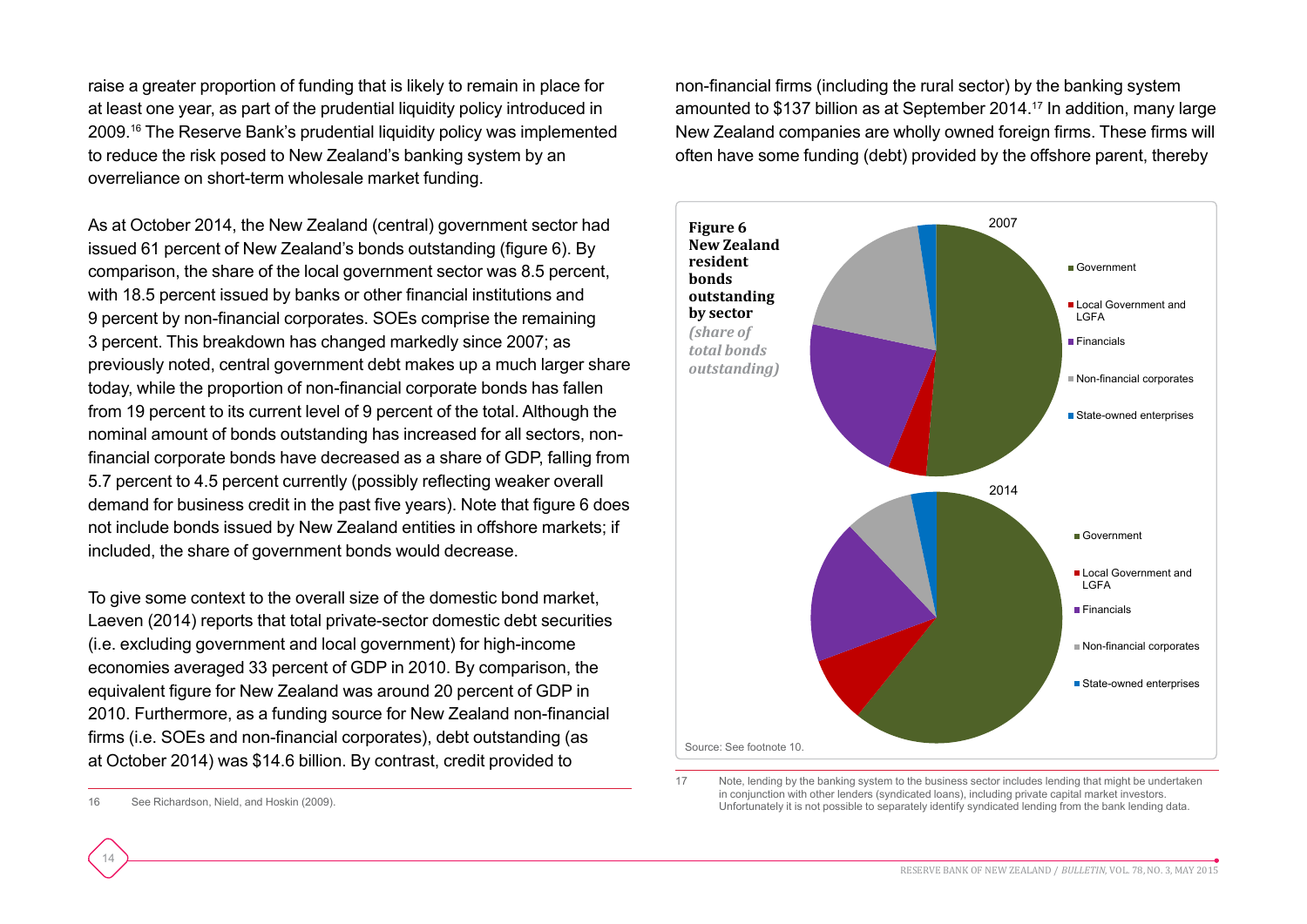#### **Box A**

#### **What is a bond?**

A bond is a security issued by a borrower into the wholesale or retail market (or both). New Zealand bonds are registered with either Computershare or Link Market Services and settled through NZClear. Ownership and related transactions are recorded by the registry. Historically, 'bearer bonds' were issued, which means that no records are held against the bond and possession was retained by the holder of the original ownership slip.

The borrower, or issuer of the bond, receives cash in exchange for a debt owed over a specified duration (maturity), and regular payments (coupon) are set, usually at six monthly intervals. The size of each issue and the minimum parcel size of each bond can vary depending on the market the bond is issued into (wholesale versus retail) and the size of the total borrowings. Principal is repaid in full at the maturity of the bond. This principal amount is called the 'at par' value of the bond, or the original borrowings.

There are many different types of bonds. Some of the most common types are described below:

- Senior/subordinated: The seniority of a bond refers to its ranking over other creditors during a credit event or default – a senior bond takes priority over other bonds and equity holdings. Conversely, a subordinated bond is one that has a lower priority claim on a company's assets than its senior counterpart.
- Secured: A secured bond is a bond that is secured by an underlying asset/s owned by the firm. This asset may or may not

provide a stream of income. The asset that secures the bond remains on the borrower's balance sheet. In a credit event or liquidation, this asset is segregated from other claims on the business and is used to repay the secured bond holders.

- Unsecured: An unsecured bond is one which is not backed by a specific asset. The coupon repayments and principal are a claim on the company's future profits. Because of its unsecured nature, the firm's credit risk is important in the valuation of the bond. In the event of insolvency, bond holders have a claim against the remaining assets of the firm, once secured creditors are paid. During a credit event, senior unsecured bondholders are repaid before subordinated (unsecured) bondholders but after secured bondholders.
- Asset-backed: An asset-backed security (ABS) is a specific type of secured bond. The assets provide a stream of income that delivers the bond's cash flow (coupon) and principal repayments. For example, these assets may be automobile loans, credit card debt, or residential mortgages (in which case the ABS is also known as a residential mortgage-backed security). These assets are securitised, that is, they are pooled and held off-balance sheet in a separate company (called a Special Purpose Vehicle). While the bond holder has a preferential claim over the pooled assets, in the event of insolvency the value of the underlying assets (the loans and the cash flow from them) may also change over time.
- Covered: A covered bond is another specific type of secured bond. In contrast to an ABS, collateral in the form of income-earning assets are pledged to the bond and the composition of the assets may be adjusted over time to ensure that the bond's credit rating remains unchanged and the coupon repayments unaffected. Also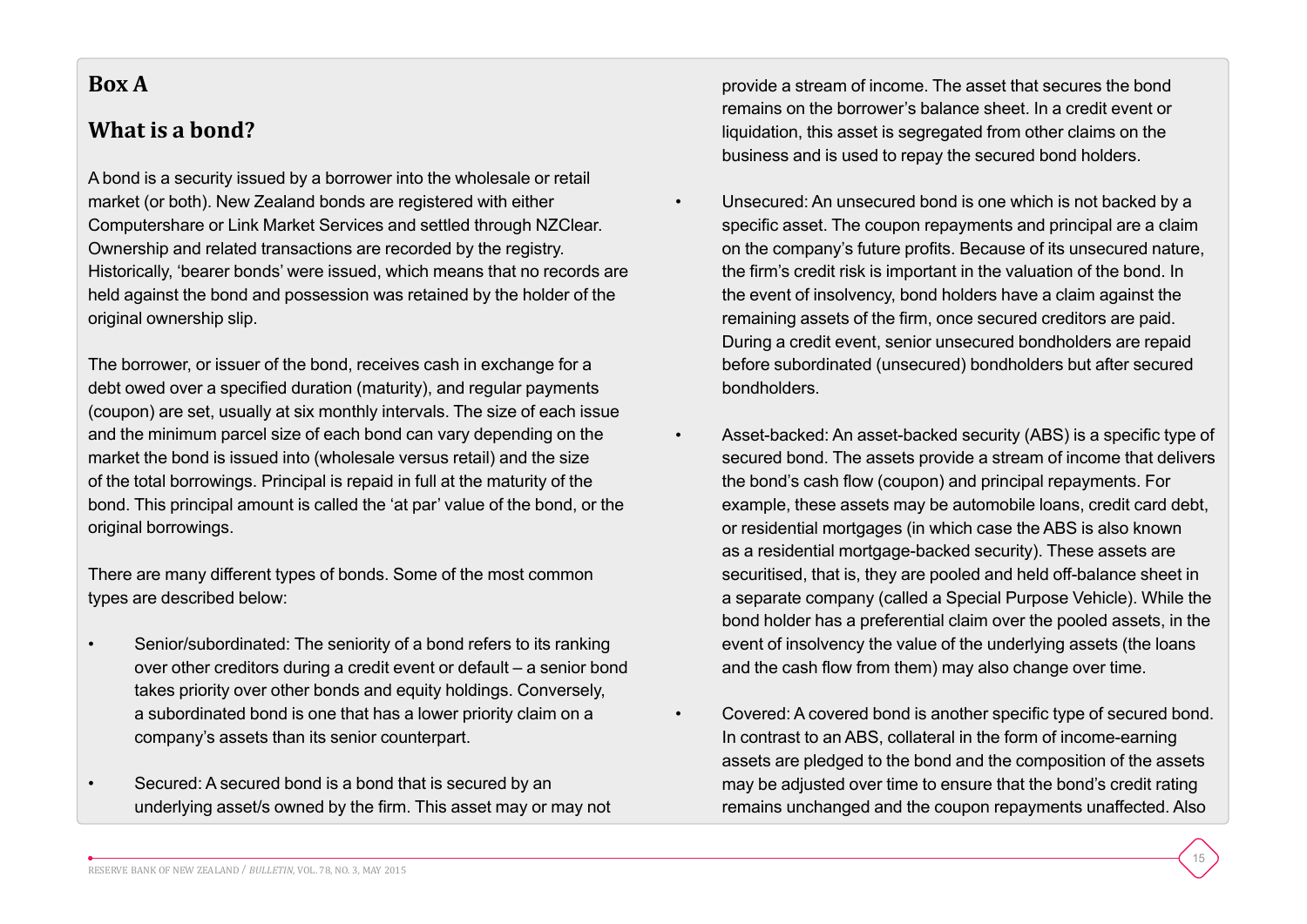in contrast to an ABS, these assets remain on the issuer's balance sheet. Consequently, in the event of a default or insolvency the investor has dual recourse – a secured claim on a specific pool of the issuer's assets and an unsecured claim on the issuer.

- Callable: A callable bond is a security with an embedded call option. This allows the issuer to 'recall' the bond for cash prior to maturity, if pre-defined conditions are met (usually between a future date and maturity). The callability of the bond is offset by an enhanced yield, to compensate the investor for the uncertainty created by the call option.
- Convertible: A convertible bond is a fixed-rate security that may become equity of the firm, if pre-defined conditions are met (usually within a specified period of time, where the conversion rate is set). While a convertible bond has an embedded option with some equity features, it is not considered equity until or unless the security is converted and the bond is redeemed.
- Perpetual: A perpetual bond is one that has no maturity date, although many perpetual bonds have a callable element to them.

further reducing the total of corporate bonds reported, as a proportion of overall debt funding.

#### How and why are bonds issued?

16

There is no definitive way in which a bond is 'usually' issued in New Zealand. Bank and non-financial corporate issues have historically been into the wholesale market, to obtain sufficient funding allocations. On these occasions, large domestic fund managers, insurance

companies, and other large institutions have tended to purchase the bonds. However, during the GFC, corporate (financial and non-financial) bonds were issued directly into the retail market, due to the constrained wholesale markets. At this time, non-financial corporate bonds were more expensively priced (for the issuer) than an equivalent bond issued by a financial institution – a reflection of the perception of relative risk at that time. Anecdotally, lower-rated (that is, below investment grade or unrated) non-financial companies tend to issue into the public (retail) market, with the overwhelming majority going to New Zealand resident investors. Issues frequently occur via syndication with one or many banks and brokers.

Domestic issuance by smaller institutions tends to be directly in response to funding needs, or requirements to roll over (re-issue) existing funding. By comparison, larger firms tend to have more scope to decide whether to issue, and when, and can take advantage of conditions opportunistically. For example, the decision by a large corporate to issue debt may be dictated by future expected funding needs (not just current funding requirements), by the current level of interest rates and the shape of the yield curve (how interest rates are expected to change over time), and by credit spreads.<sup>18</sup> The relative cost of issuing into the debt versus the equity market can also drive the funding decision for larger firms.

<sup>18</sup> Of course, in any event, the terms of funding can be switched into a floating (or fixed) rate, using the derivatives market (swaps).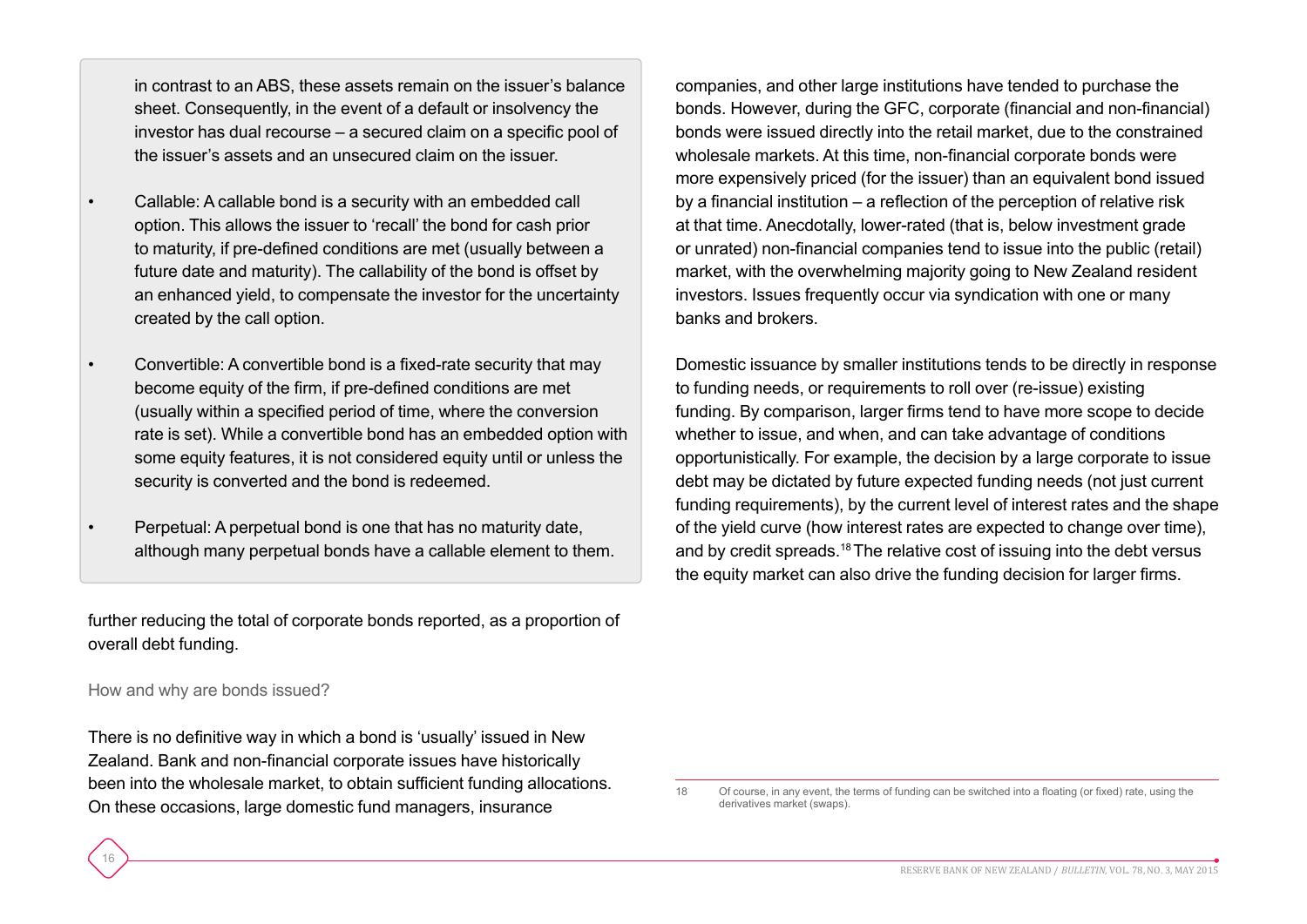#### Primary issuance

Primary issuance in the New Zealand market (excluding central and local government) is dominated by a small number of highly rated entities. The largest four banks (all rated AA- by Standard and Poor's), as well as Rabobank New Zealand and Kiwibank, account for more than 40 percent of New Zealand's domestic issuance. Other large issuers include utility firms (for example, the partly privatised power companies) and wellknown corporates such as Fonterra and Auckland International Airport. The type of issuance by these firms is dominated by senior unsecured bonds (roughly 80 percent), with the remainder spread across various other types of bond issuance (see box A for more details on different types of bond issued in the New Zealand market).

#### Secondary market trading

After the primary issue, bonds can be freely traded. Given that the majority of these transactions occur OTC, there is little public information on the holdings of New Zealand debt issued. The Reserve Bank reports on the current holdings of bonds issued by central government, with 65.8 percent held by non-residents in January 2015. The market for government bonds is relatively liquid for institutional investors (domestic and offshore), with price-makers quoting prices continuously.19 The Reserve Bank publishes an estimate of New Zealand Government bond turnover on a weekly basis, the majority of which is driven by repurchase (repo) agreements.20 In 2014, the average monthly turnover for repo transactions was \$63.3 billion while there were about \$10.2 billion of nonrepo transactions per month.

In general, there is very little secondary trading of all other corporate bonds. Brokers are unlikely to actively (continuously) quote corporate bond prices, but rather bonds are quoted and traded on an on-demand basis via phone or trading platforms such as Bloomberg ALLQ and Yieldbroker. Purchases tend to be held to maturity, in particular by retail investors and asset fund and pension fund managers. Anecdotally, the secondary market for LGFA bonds is becoming more liquid over time, as the quantity of bonds outstanding increases. Average monthly turnover of LGFA bonds settled through the NZClear system rose from \$230 million in 2012 to \$383 million in 2014. The NZX has recently established the New Zealand Debt Market (NZDX), a platform where bonds can be listed and prices quoted are 'live' (that is, they show the current price at which brokers are willing to buy and sell bonds). This market is new and turnover remains low. Over the past two years, the average daily turnover was 0.01 percent of the outstanding face value of bonds listed on the NZDX.

#### New Zealand resident issuance into the global bond market

New Zealand firms can also fund in offshore markets. In the vast majority of cases, these bonds are issued in foreign currencies.21 As at October 2014, NZ\$33 billion of foreign currency bonds issued by New Zealand resident entities were outstanding in offshore public markets, with threequarters of this issuance in euros, US dollars, and Swiss francs (figure 7). Banks were the largest issuers of foreign currency bonds, accounting for around 80 percent of issuance in offshore public debt markets, while other issuers include large corporates, SOEs, and Auckland Council. In 2010, New Zealand firm issuance into the offshore market equated to 9.1 percent of GDP (13.3 percent currently). By comparison, the average

<sup>19</sup> The interbank price-makers in the New Zealand market currently include ANZ, ASB, BNZ, Deutsche Bank, Kiwibank, and Westpac.

<sup>20</sup> See Cook (2012) for more information about repurchase agreements and the repo market.

<sup>21</sup> Note that offshore NZD issuance is also possible but New Zealand firms appear to be able to achieve a cheaper overall cost of borrowing by issuing in a foreign currency and hedging this funding back into NZD.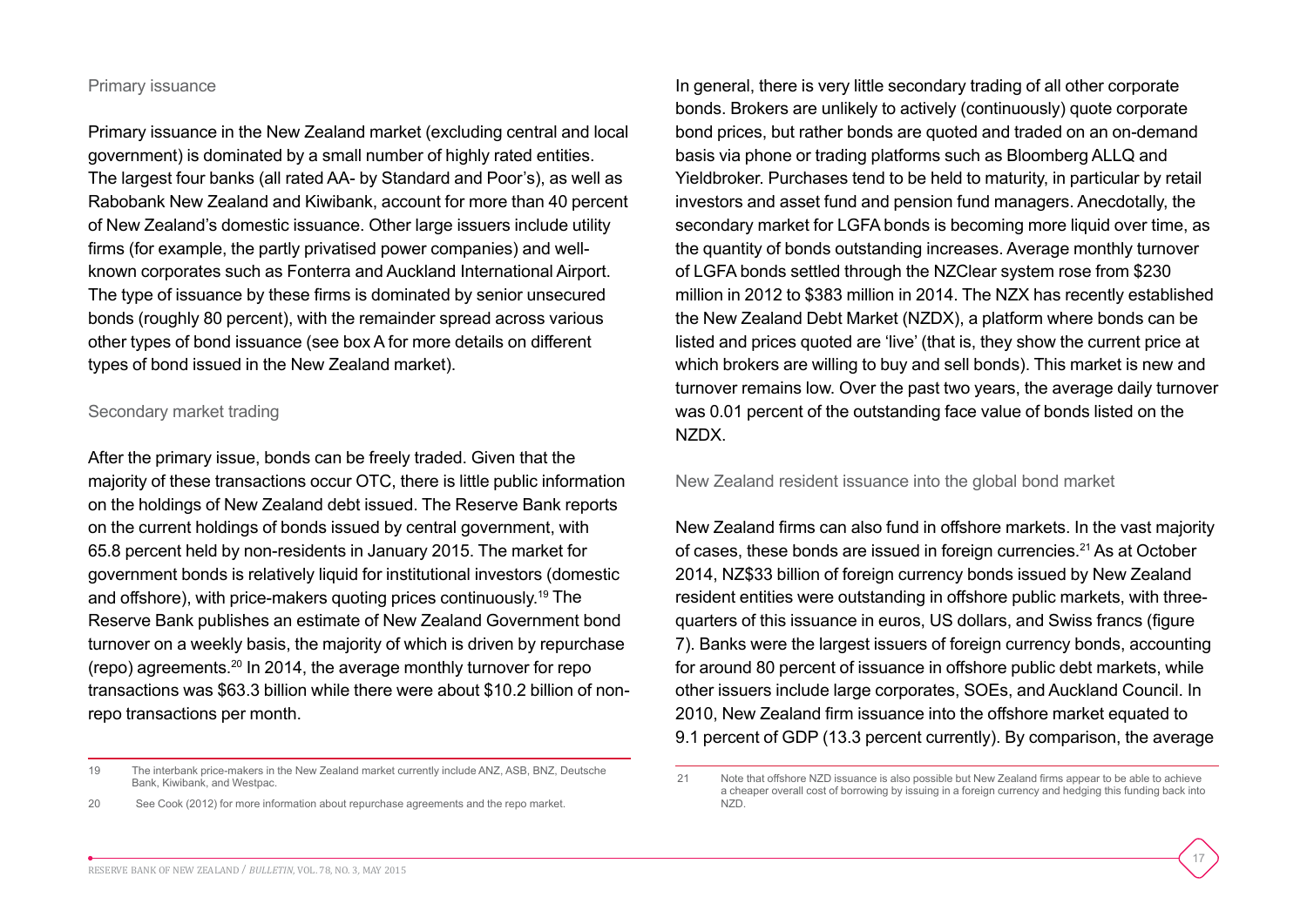

offshore private sector bond issuance for high-income economies was 33.5 percent of GDP in 2010 (Laeven, 2014).22

Offshore bonds are issued to diversify the issuer's investor base and to take advantage of lower funding costs in other markets. Foreign currency bonds may also be issued to meet certain funding needs; for example, market participants note that it is difficult for domestic issuers to issue into the domestic market for terms beyond seven years. The size of a firm's balance sheet, and therefore its funding requirements, is also a driver for issuing bonds offshore – at times the largest local firms are unable to issue a bond of the amount they need into the domestic market.<sup>23</sup>

#### The demand for bonds from offshore investors also influences the market that New Zealand institutions issue into. For example, New Zealand

- 22 The New Zealand figures contains bonds issued in offshore public debt markets only, and so understates the true value of offshore bond issuance by New Zealand firms (including private placements).
- 23 There is also evidence that some firms use their parent to issue into the offshore market, and this is channelled to the subsidiary internally. In this respect, the 'true' offshore issuance by New Zealand domestic firms may be under-reported.

18

banks may have overseas funding programme commitments (typically in Europe or the US), under which they agree to provide a minimum issuance size on a regular basis. Swiss investors have traditionally had strict credit rating restrictions, thereby excluding all but the highest rated New Zealand banks. Finally, the offshore market provides a greater pool of investors and funding with a wider range of investing requirements, and, at times, a cheaper source of longer-term funding to meet a local firm's needs.

Table 1 summarises the characteristics of bonds issued by New Zealand entities. The average bond duration at the time of issuance is 5.8 years, which includes both onshore and offshore issues by New Zealand entities (excluding central government issues), with an average size of \$83 million. These figures, especially average issuance size, are skewed lower by small amounts often issued by local councils. If the local government sector is excluded, the average issue size of privatesector bonds rises to \$144 million. Table 1 also highlights the significant differences in the characteristics of bonds issued onshore versus offshore – bonds issued offshore tend to be for longer terms and for larger amounts.

#### **Table 1**

**Characteristics of bonds issued by New Zealand resident entities since 2004**

|                              | Onshore | Onshore<br>(private<br>sector) | <b>Offshore</b> | <b>Total</b> |
|------------------------------|---------|--------------------------------|-----------------|--------------|
| Average size<br>$$$ million) | 70      | 144                            | 314             | 83           |
| Average tenor<br>(years)     | 5.5     | 5.7                            | 8.6             | 5.7          |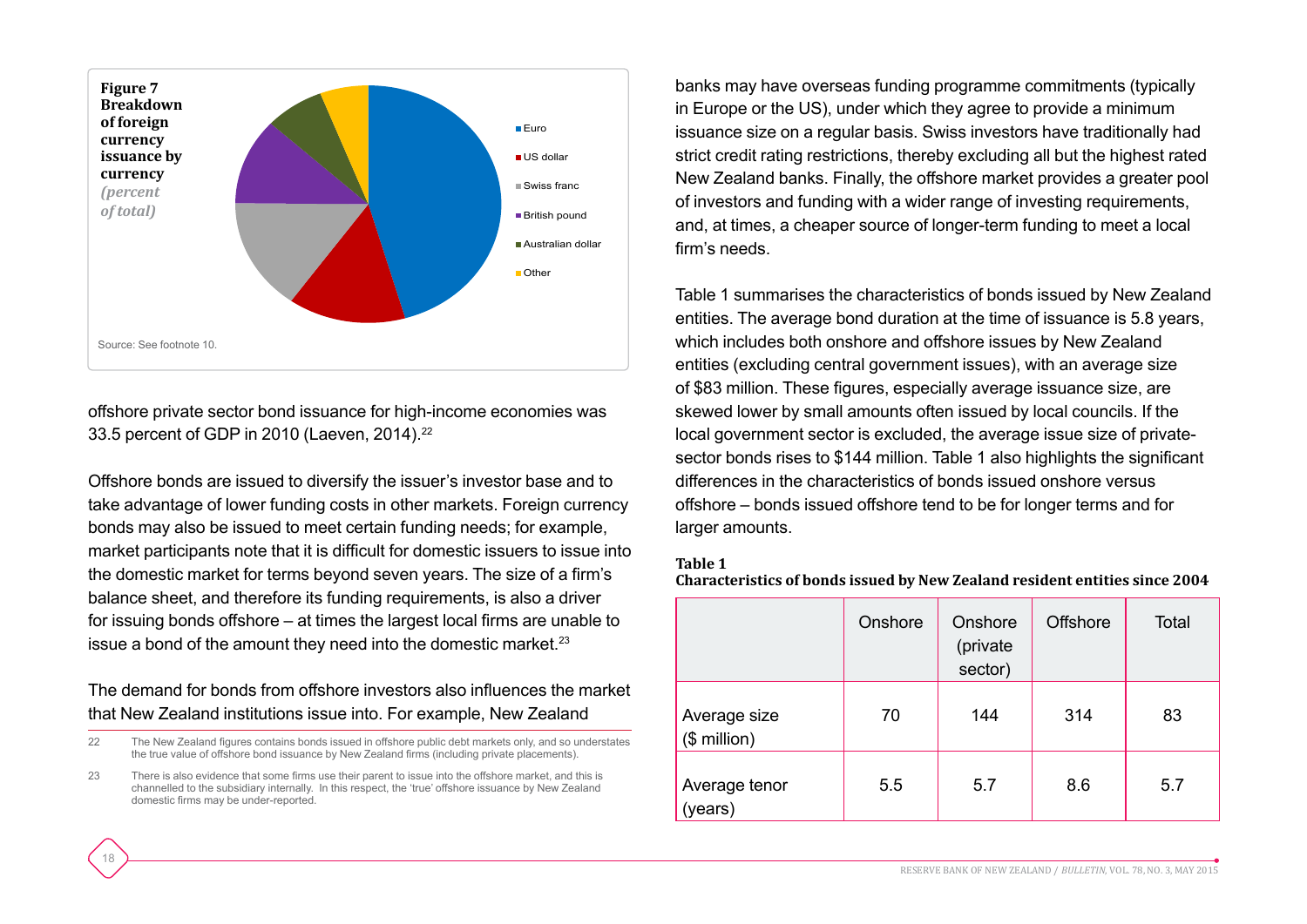#### **Box B Supporting domestic capital market development – recent policy initiatives**

Over the past several years there has been a wide range of regulatory and policy changes designed to support the development of both public and private capital markets in New Zealand.24 The focus on reducing the cost of raising capital for New Zealand firms, while building local and international investor confidence in New Zealand's debt and equity markets, stems from a taskforce established in 2008 (which included representation from the Reserve Bank) to assess both the constraints and the opportunities for growing New Zealand's capital markets. The final report of the taskforce made a number of recommendations to address the following areas of concern (CMD Taskforce, 2009):

- the over-reliance of small businesses on bank funding;
- a public equity market that is small by international standards;
- a corporate debt market that offers a limited range of quality services; and
- other factors such as information poorly tailored to investor needs, a lack of trust of financial advisers, and a limited degree of financial literacy among the public at large.

Most of the taskforce's recommendations have been, or are in the process of being, implemented. In relation to public capital markets,the partial privatisation of SOEs has broadened the range of high-quality equity offerings for retail investors.25 Listings on the NZX in 2013 were the highest in a decade, although 60 percent of the capital raised in that year was due to the share offer programme. Such listings may act to create a 'virtuous circle' of public market activity which will encourage further listings, and greater domestic and international investor interest in the New Zealand stock exchange.

The recently enacted FMC Act provides a framework to develop 'alternative' public exchanges (separate from the main board of the NZX), with simpler listing rules and lower disclosure requirements, in order to reduce compliance costs for small businesses thinking about raising capital through public listings. One example of this is the 'stepping stone' market called the NXT, created last year, offering a cheaper source of funding and lower compliance costs for high-growth companies. The NXT was approved by the Financial Markets Authority (FMA). The FMA also worked with the NZX and dairy co-operative Fonterra to develop the Fonterra Shareholders' Fund (FSF) which is a unit trust listed on the NZX and is a vehicle for investors to gain exposure to the New Zealand dairy industry. The FSF is part of Fonterra's Trading Among Farmers scheme, which also includes the Fonterra Shareholders Market (FSM) – a private market operated by the NZX that enables farmers who are part of the cooperative to trade shares among themselves.

More generally, the FMC Act is designed to support investor confidence across both public and private capital markets, while streamlining capitalraising for businesses in both these markets. The Act provides more capital-raising opportunities for firms by increasing the set of exemptions for debt and equity offers to certain investors. For example, disclosure requirements have been reduced for capital-raising from experienced investors and investors that already have an established relationship

<sup>24</sup> See New Zealand Government (2013 and 2014).

<sup>25</sup> On the public debt side, the development of the LGFA has helped to broaden the range of high-quality debt offerings available to domestic and offshore investors.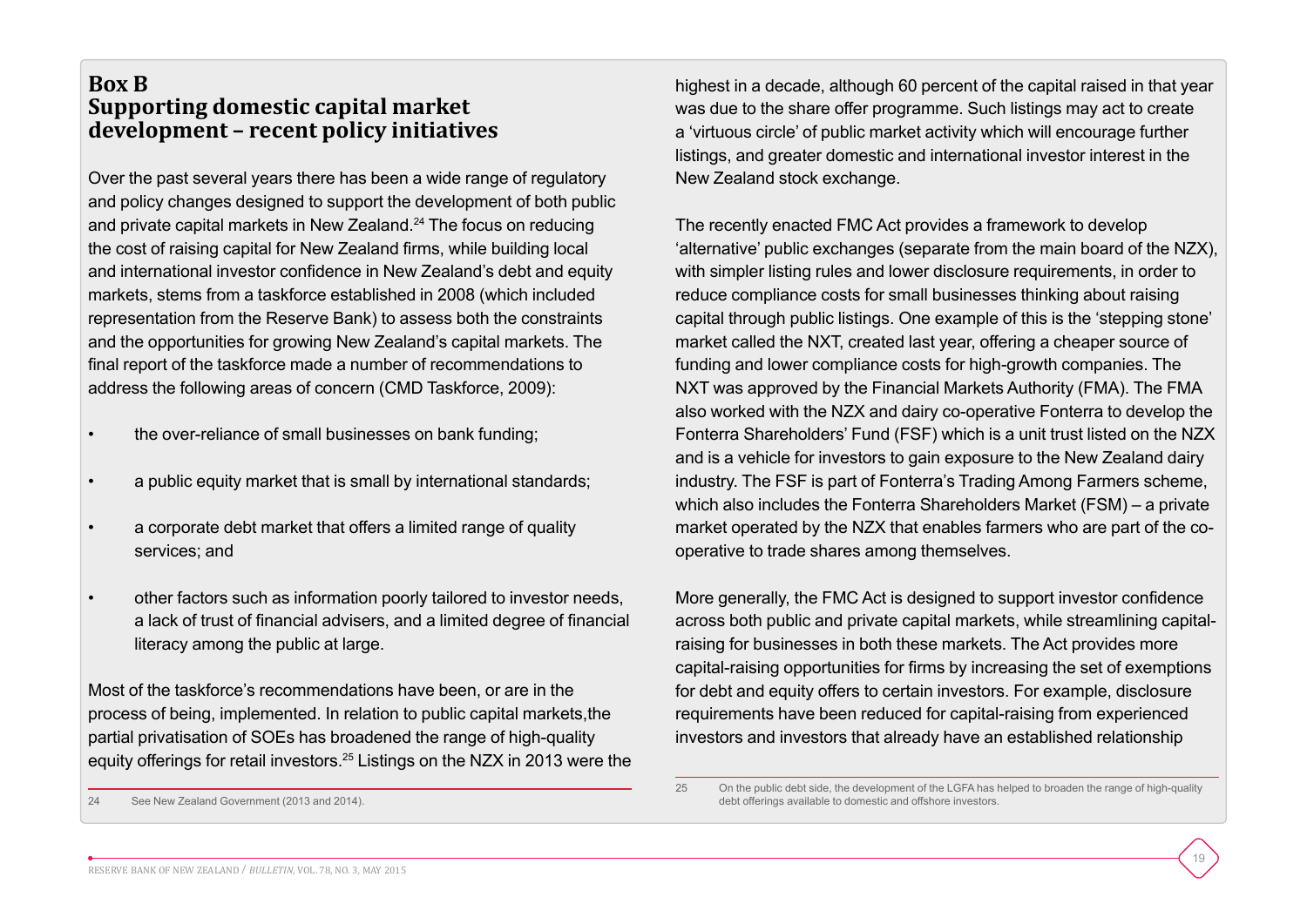with a firm. So too have the requirements around small offers of debt and equity.

The avenues available for small to medium-sized enterprises (SMEs) to raise funding have also been enhanced through crowd funding and peerto-peer lending. In July last year, the FMA issued its first crowd funding licences under the Act. Firms issuing securities through crowd-funding do not have to disclose as much as companies raising equity, for example, on the NZX. It is also easier now for small businesses to raise funds from employees, via share offer schemes. Several initiatives also support businesses at the very early stage of development. These include support for the New Zealand Venture Investment Fund, and changes to the Government's incubator programme.

#### *Private debt markets*

20

In addition to public markets, both banks and some non-financial corporates also make use of private debt markets. In recent history, the US private market – not presented in the above data – has been a major source of cost-effective long-dated funding for some New Zealand corporates looking to issue in relatively small volumes. Due to its nature, we are unlikely to have a full picture of the private placement market; however, our dataset indicates that for non-bank issuers, offshore private placements are at least as large as offshore public bond issuance. As in New Zealand, there are costs involved with publicly issuing bonds in foreign markets, such as reporting requirements and registration costs. Issuing bonds via private placements can avoid (some of) these costs, and might explain the high proportion of private issuance by non-bank issuers.

## **6. Where to from here?**

New Zealand's equity and bond markets have grown in size and depth in recent years. Despite this, the size of New Zealand's capital markets remains small and underdeveloped by international standards, while the banking system continues to dominate funding for New Zealand firms.

On the one hand, the relatively small size of New Zealand's capital markets might simply reflect the small size of the economy: some economies simply lack scale to support a flourishing capital market. Laeven (2014) argues that, "in an increasingly globalised world, not every country needs to develop a fully-fledged physical capital market at home. The optimal balance between local capital market development and integration in global capital markets will depend on country circumstances, such as economic size and stage of development" (p. 19). As noted in this article, larger New Zealand corporates already have access to global markets – both public debt markets and private placements.

On the other hand, many believe that further development of both equity and bond markets in New Zealand would help to underpin economic growth (CMD Taskforce, 2009). Indeed, capital market activity over the past few years has been heavily influenced by a wide range of continuing regulatory and policy initiatives to support New Zealand's equity and bond markets (see box B).

Looking ahead, the growth of KiwiSaver scheme funds and the recent partial privatisation of SOEs could add further depth and liquidity to the domestic equity market, and in turn increase international interest and participation. In addition, the development of an alternative public growth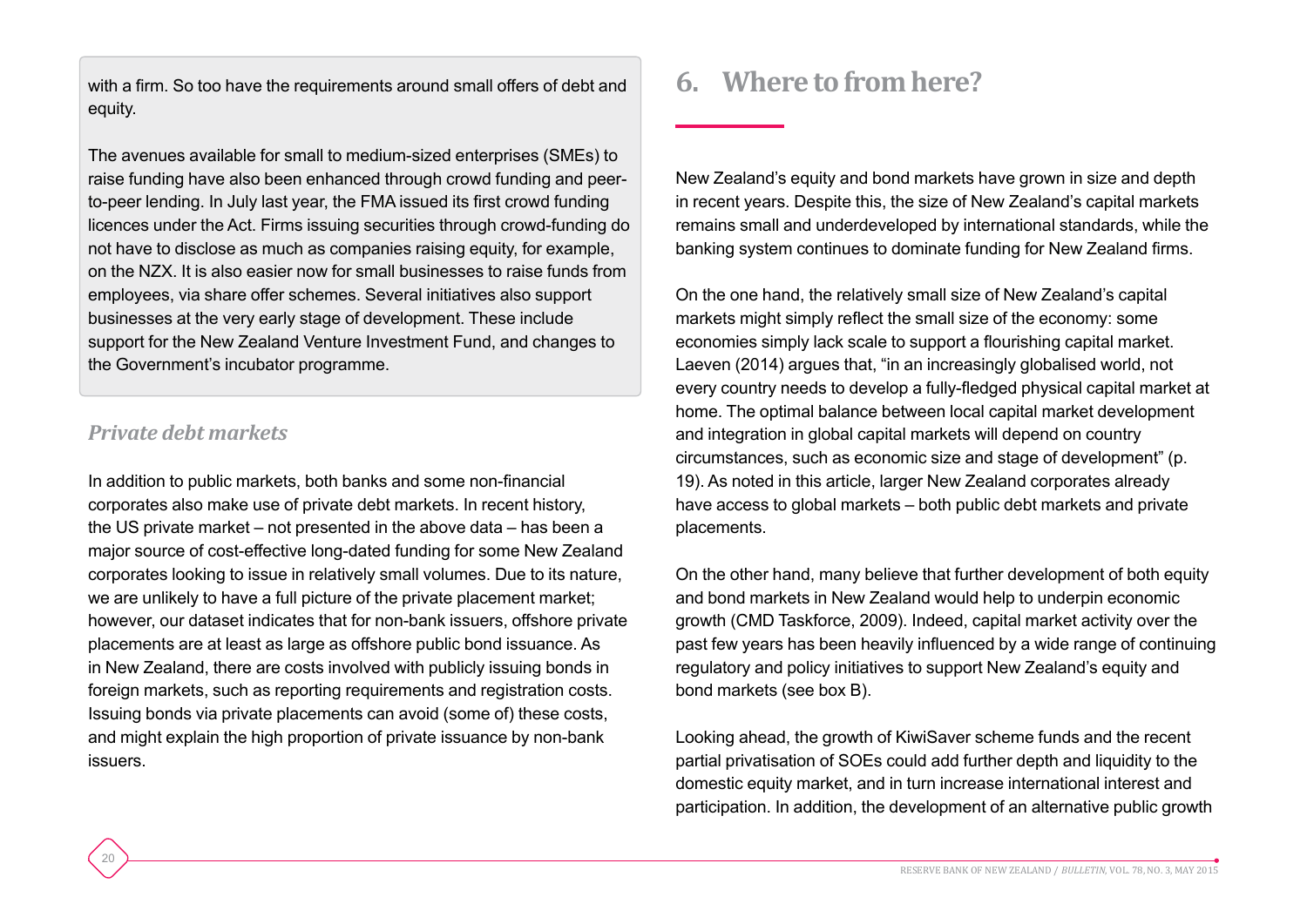market, introduced last year by the NZX, could help to encourage more SMEs to raise funds via public listing (by offering lower compliance costs). Other policy and regulatory initiatives summarised in box B, including formalising crowd funding via crowd funding licences issued by the FMA, could further serve to reduce capital-raising costs for small firms. That said, most of the regulatory initiatives are very recent, and at this point, it is difficult to assess how much difference these changes will make over the longer term.

### **7. Conclusion**

This article offers a primer on New Zealand's capital markets. It describes why capital markets are important, the different instruments and participants, and how these entities interact in the New Zealand context. The article gives estimates of the size and composition of the nongovernment bond market and how it has changed over the past seven years. Finally, the paper summarises regulatory and policy initiatives since the publication of a report from the Capital Markets Taskforce in 2009, and how these might benefit local capital markets in coming years.

### **References**

Cihak, M et al (2012) 'Benchmarking financial systems around the world', *World Bank Policy Research Working Paper*, number 6175, August.

Claus, I, V Jacobsen and B Jera (2004) 'Financial systems and economic growth: an evaluation framework for policy', *New Zealand Treasury Working Paper* 04/17, September.

CMD Taskforce (2009) 'Capital markets matter: report of the Capital Markets Taskforce', December.

Cook, B (2012) 'What is the repo market? Why does it matter?', Reserve Bank of New Zealand *Bulletin*, 75(4), December, pp. 13-21.

Demirguc-Kunt, A and R Levine (2008) 'Finance, financial sector policies and long run growth',*World Bank Policy Research Paper* 4469, January.

Duisenberg, W (1999) 'The role of capital markets and financing in the euro area', speech by President of ECB at Warrbogfonds Sociale Woningbouw, the Netherlands, 14 June.

Groh, A, H Liechtenstein and K Lieser (2014), The Venture Capital and Private Equity Country Attractiveness Index, *IESE Business School and Emlyon Business School*

Henry, M, R Aitken and R Koreman-Smit (2015) 'Ownership survey: A healthier environment for NZ capital markets', Goldman Sachs Equity Research, 16 January.

Laeven, L (2014) 'The Development of Local Capital Markets: Rationale and challenges', International Monetary Fund Working Paper, WP/14/234, December.

21

Nield, I (2008) 'Evolution of the Reserve Bank's liquidity facilities', Reserve Bank of New Zealand *Bulletin*, 71(4), December, pp.4-17.